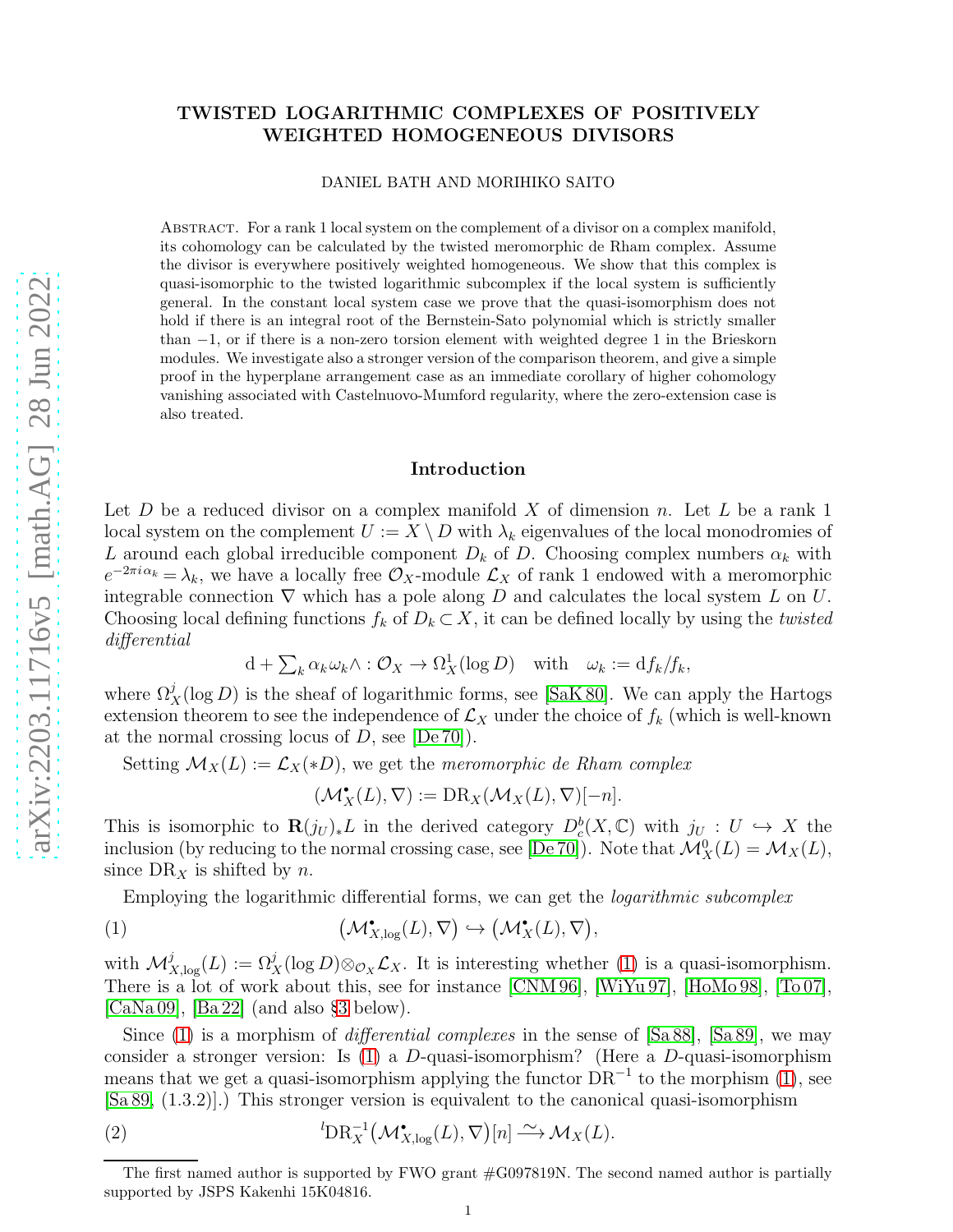Here  ${}^{l}DR_X^{-1}$  is the composition of  $DR_X^{-1}$  with  $\otimes_{\mathcal{O}_X}\omega_X^{\vee}$ , and the latter is the inverse of the transformation from left  $\mathcal{D}_X$ -modules to the corresponding right  $\mathcal{D}_X$ -modules. The above two questions are *equivalent* in the everywhere positively weighted homogeneous case, see Corollary [1.6](#page-9-0) below. We can solve these questions in the hyperplane arrangement case as an immediate corollary of higher cohomology vanishing associated with the Castelnuovo-Mumford regularity of logarithmic forms, which can be shown in the same way as in the logarithmic vector field case([\[Sc 03\]](#page-21-2), [\[DeSi 04\]](#page-20-8), [\[Sa 19\]](#page-21-3)), see Corollaries [3.1](#page-14-1) and [3.2a](#page-15-0) below (and also Corollary [3.2b](#page-17-0) for the zero-extension case).

We say that a reduced divisor D is positively weighted homogeneous around  $p \in D$  if there are local coordinates  $x_1, \ldots, x_n$  of X with center p such that  $D \subset X$  is locally defined by a weighted homogeneous polynomial  $f_p$  of strictly positive weights  $w_{p,i}$ , that is,  $f_p$  is a linear combination of monomials  $\prod_{i=1}^{n} x_i^{\nu_i}$  with  $\sum_{i=1}^{n} w_{p,i} \nu_i = 1$ . We say that D is everywhere positively weighted homogeneous if the above condition is satisfied at any  $p \in D$ . (This is called locally (or strongly) quasi-homogeneous in [\[CNM 96\]](#page-20-2), [\[CaNa 09\]](#page-20-4), [\[Na](#page-20-9) 15], etc.)

There is an irreducible factorization  $f_p = \prod_k f_{p,k}$ , and we have  $\alpha_{p,k} \in \mathbb{C}$  by choosing globally the  $\alpha_k$  as above. Put

<span id="page-1-2"></span><span id="page-1-0"></span>
$$
d_{p,k} := \deg_{w_p} f_{p,k}.
$$

This is the weighted degree associated with the weights  $w_{p,i}$  so that  $\sum_k d_{p,k} = 1$ . (In the hyperplane arrangement case,  $d_{p,k} = (\deg f_p)^{-1}$ .) Set

(3) 
$$
\widetilde{\alpha}_p := \sum_k d_{p,k} \alpha_{p,k}, \quad e_p := \min \{ e \in \mathbb{Z}_{>0} \mid e w_{p,i} \in \mathbb{Z} \}.
$$

These are locally constant on each stratum of the logarithmic stratification (which is locally finite in this case), see [1.6](#page-8-0) below. In this paper we prove the following.

<span id="page-1-3"></span>**Theorem 1.** Assume D is positively weighted homogeneous around p. Then the stalks at p of the source and target of  $(1)$  are both acyclic (in particular,  $(1)$  is a quasi-isomorphism at p) if

<span id="page-1-4"></span>
$$
(4) \t\t\t e_p\widetilde{\alpha}_p \notin \mathbb{Z}.
$$

This follows from a calculation of the twisted logarithmic complex in Proposition [1.5,](#page-8-1) see [2.1](#page-11-0) below. Some more information is available in special cases of free divisors or hyperplane arrangements, see [\[CNM 96\]](#page-20-2), [\[CaNa 09\]](#page-20-4), [\[Ba 22\]](#page-20-5) (and also §[3](#page-14-0) below).

From now on, assume  $L$  is *constant* in the introduction. Consider the morphisms

(5) 
$$
H^j(\Omega^{\bullet}_{X,p}(\log D), d) \to H^j(\Omega^{\bullet}_{X,p}(*D), d) \quad (j \in \mathbb{N}, p \in D),
$$

where  $(*D)$  denotes the localization along D. (In the hyperplane arrangement case, these are surjective as a consequence of [\[Br 73,](#page-20-10) Lem. 5].) We have the following.

<span id="page-1-1"></span>**Theorem 2.** Assume  $D \subset X$  is defined by a positively weighted homogeneous polynomial f around  $p \in D$ .

(i) For  $j \in \mathbb{Z}$ , the morphism [\(5\)](#page-1-0) is injective if and only if the weighted degree 1 part of Brieskorn modules  $(\mathcal{H}_{f,p}^{j})_1$  and  $(\mathcal{H}_{f,p}^{j+1})_1$  has no torsion, see [1.2](#page-4-0) below for the notation.

(ii) Assume  $-1$  is the unique integral root of the local Bernstein-Sato polynomial  $b_{f,q}(s)$  at  $q \neq p$  sufficiently near p. Then the morphism [\(5\)](#page-1-0) for  $j = n$  is surjective if and only if  $-1$  is the unique integral root of the Bernstein-Sato polynomial  $b_f(s)$ .

This follows from [\[BaSa 07,](#page-20-11) Thm. 1] (see [1.2](#page-4-0) below) and [\[Sa 07,](#page-21-4) Thm. 2] (or Theorem [1.3](#page-5-0) below) together with Proposition [1.4](#page-6-0) below (showing a close relation between logarithmic forms and Brieskorn modules [\[Br 70\]](#page-20-12), [\[BaSa 07\]](#page-20-11)) by using the pole order filtration([\[DiSa 12\]](#page-20-13)), see [2.2](#page-12-0) below. Note that the roots of  $b_{f,q}(s)$  and  $b_f(s)$  are strictly negative, see [\[Ka 76\]](#page-20-14).

By the same argument as in [\[DiSa 12,](#page-20-13) (4.3.6)], the Brieskorn module  $\mathcal{H}_{f,p}^{j}$  is *torsion-free* for  $1 < j \leq \text{codim}_X \text{Sing } f$ , and vanishes for  $1 < j < \text{codim}_X \text{Sing } f$ . (Indeed, its corresponding Milnor fiber cohomology vanishes as a consequence of semi-perversity of the vanishing cycle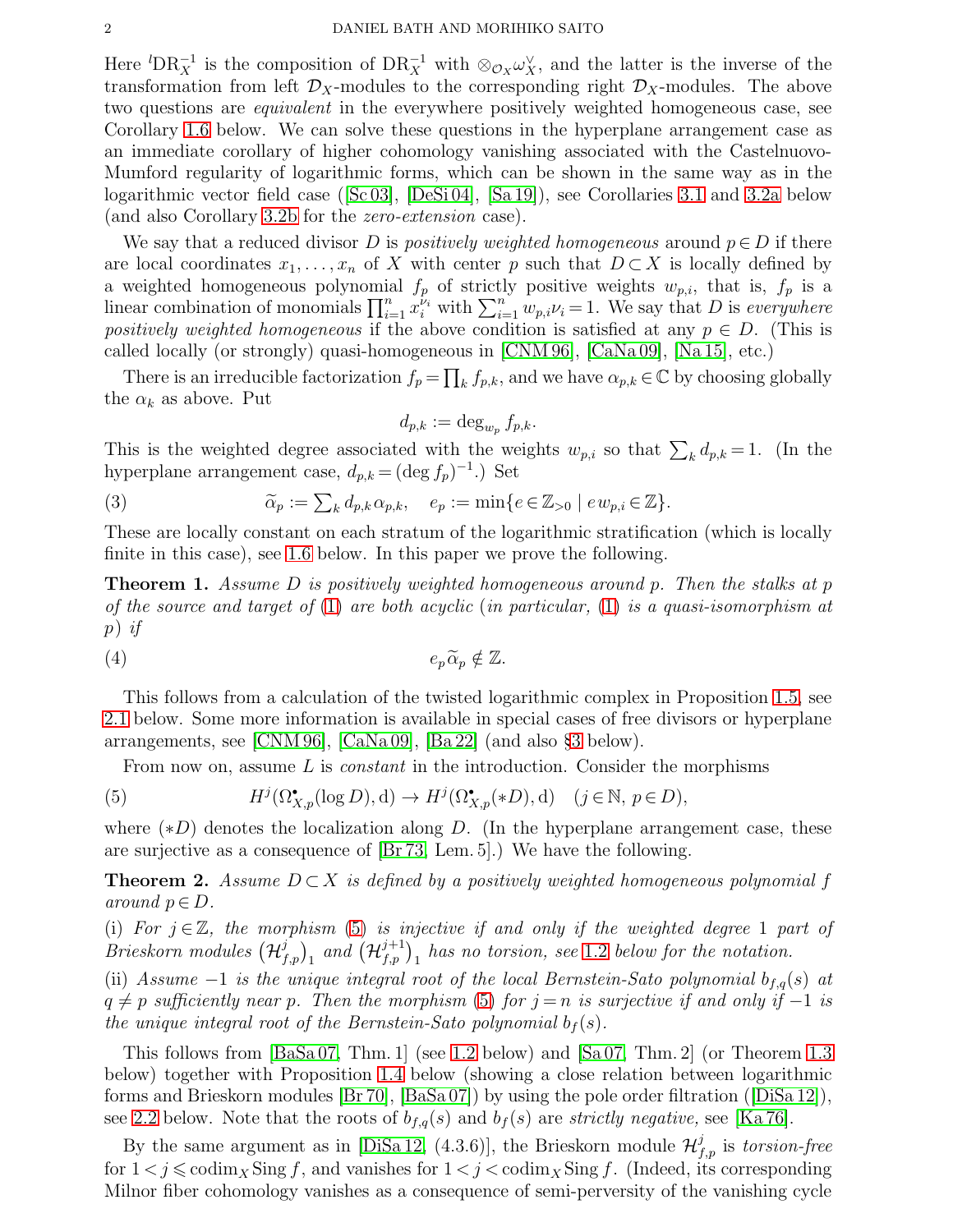complex, see  $[Disa 04]$ . We can also use the microlocal Gauss-Manin system as in  $[Disa 12]$ together with [\[JKSY 21,](#page-20-16) Prop. 2].) For  $j=1$ ,  $\mathcal{H}_{f,p}^1$  is a free  $\mathbb{C}{t}$ -module of rank 1, which is generated by df, and is isomorphic to  $\mathbb{C}{t}$  endowed with the natural action of  $\partial_t$ , that is,  $\partial_t[\mathrm{d}f] = 0$  (since f is reduced), see for instance [\[BaSa 07,](#page-20-11) §2]. We have the following.

<span id="page-2-0"></span>**Corollary 1.** Assume  $X = \mathbb{C}^n$  with  $n \geq 3$ , D is defined by a homogeneous polynomial f, the projective hypersurface  $Z \subset \mathbb{P}^{n-1}$  defined by f has only isolated singularities, and these are all weighted homogeneous. Then the morphism [\(5\)](#page-1-0) is injective for any  $j \in \mathbb{Z}$  and  $p \in D$ . It is surjective for any  $j \in \mathbb{Z}$  and  $p \in D$  if and only if  $-1$  is the unique integral root of  $b_f(s)$ .

This is a corollary of Theorem [2](#page-1-1) combined with [\[Sa 16b,](#page-21-5) Thm. 2] showing that the pole order spectral sequence degenerates at  $E_2$  (or equivalently, the Brieskorn module  $\mathcal{H}_{f,0}^n$  is torsion-free, see [\[DiSa 12,](#page-20-13) Cor. 4.7]) under the hypothesis of Corollary [1.](#page-2-0) Since  $b_f(s)$  is divisible by  $b_{f,p}(s)$  for  $p\neq 0$ , the condition about roots of  $b_f(s)$  in Corollary [1](#page-2-0) implies that [\(1\)](#page-0-0) induces an isomorphism on  $X \setminus \{0\}$ . For  $\mathcal{H}_{f,0}^{n-1}$ , we can use [\[DiSa 04,](#page-20-15) Thm. 0.1] (see Remark [1.3c](#page-5-1) below) together with Remark [1.4a](#page-7-0) below and also the inclusion  $F \subset P$  (see [\[Sa 07,](#page-21-4) Prop. 4.4]) for the case  $n=3$ . Under the hypotheses of Corollary [1,](#page-2-0) we can show that  ${}^{l}DR_X^{-1}(\Omega_X^{\bullet}(\log D), d)[n]$  is quasi-isomorphic to a *regular holonomic*  $\mathcal{D}_X$ -module (not necessarily a submodule of  $\mathcal{O}_X(*D)$ , using [\[DiSt 20,](#page-20-17) Prop. 2.2], see [1.7](#page-9-1) below. In Appendix it is proved also under the assumptions of Corollary [1](#page-2-0) that the annihilator of  $f^{\alpha}$  is generated by logarithmic vector fields with O-linear terms if and only if  $b_f(\alpha-j) \neq 0$  for any  $j \in \mathbb{Z}_{>0}$ . Note however that  $-n/d$  is not necessarily a roof of  $b_f(s)$  under the hypotheses of Corollar[y1,](#page-2-0) for instance if  $f = x_1^a x_2^b + \bigoplus_{i=3}^n x_i^d$  for  $a, b \ge 2$  with  $a, b$  mutually prime and  $a+b=d$ .

For  $n \geq 4$ , the morphism [\(5\)](#page-1-0) is *not* surjective under the hypothesis of Corollary [1](#page-2-0) in almost all cases. There is, however, a *quite exceptional case* for  $n = 4$ , where the morphism [\(1\)](#page-0-0) is a quasi-isomorphism with assumptions of Corollary [1](#page-2-0) all satisfied; in particular, −1 is the unique integral root of  $b_f(s)$ . This happens if  $f = x^d + g(y, z)w$  with  $g(y, z)$  a reduced homogeneous polynomial of degree  $d-1$  in  $y, z$  and  $d \geqslant 3$  (for instance,  $g = y^{d-1} + z^{d-1}$ ), where [\[Sa 20b,](#page-21-6) Rem. 3.2] and the Thom-Sebastiani type theorem [\[Sa 94,](#page-20-18) Thm. 0.8] are used. It is unknown if there are other such examples for  $n \geq 4$ . If  $n = 3$ , there are many (see for instance [\[DiSt 17\]](#page-20-19), [\[Sa 16b\]](#page-21-5)), and we have the following.

<span id="page-2-1"></span>**Proposition [1](#page-2-0).** Under the notation and assumptions of Corollary 1, assume further  $n = 3$ . Then the following conditions are equivalent:

- <span id="page-2-2"></span>(a) The morphism  $(1)$  is a quasi-isomorphism on X.
- <span id="page-2-3"></span>(b) The morphism [\(5\)](#page-1-0) for  $j = 3$  is surjective at  $0 \in X$ .
- <span id="page-2-4"></span>(c)  $-1$  is the unique integral root of  $b_f(s)$ .
- <span id="page-2-5"></span>(d)  $H_{\mathfrak{m}}^0(\mathcal{O}_{X,0}/(\partial f))_{d-3}=0$ , or equivalently,  $M'_d=0$ , see [\(2.3.3\)](#page-12-1) below.
- <span id="page-2-6"></span>(e) All the roots of  $b_f(s)$  are contained in  $(-2,0)$ .

Here  $\mathfrak m$  and  $(\partial f)$  are respectively the maximal and Jacobian ideals of  $\mathcal O_{X,0}$ , and  $d = \deg f$ .

This follows from Corollary [1,](#page-2-0) and Proposition [1.4](#page-6-0) below using *symmetries* of the  $\mu'_k$ and  $\delta''_k := \mu''_k - \nu_{k+d}$  with center  $3d/2$  and d respectively (see [\[Sa 16b,](#page-21-5) (16)]) together with [\[DiPo 16,](#page-20-20) Thm. 4.1] for  $(c) \Leftrightarrow (e)$ , see [2.4](#page-13-0) below.

Proposition 1 does not hold for  $n \geq 4$ , and there are many counterexamples (since the center of symmetry of the  $\mu'_{k}$  is at least 2d), see for instance [\[Sa 16b,](#page-21-5) Ex. 5.6], which shows the failure of (d)  $\Rightarrow$  (c) with  $n=4$ ,  $d=6$ ,  $M'_{6}=M'_{18}=0$ ,  $M'_{12}\neq 0$ . We can also set  $m = d-2 = 3, 4, 5...$  with  $n = 4$  in the example written just after Corollary [2](#page-3-0) below using [\[Sa 16b,](#page-21-5) A.3], where  $\gamma_d \leq \mu_Z$ . As for the failure of (c)  $\Rightarrow$  (e), consider  $f = x^d + y^{d-1}w + z^{d-1}w$ explained before Proposition [1](#page-2-1) with  $d \geq 4$ , where the roots of  $b_h(s)$  with  $h := f|_{w=1}$  (and hence those of  $b_f(s)$  are not contained in  $(-2, 0)$ , although  $-1$  is the unique integral root of  $b_f(s)$ , see Remarks [1.4b](#page-7-1) and [2.4](#page-13-1) below. (For  $n = 4$ , there is a counterexample to [\[DiPo 16,](#page-20-20) Thm. 4.1], but the assumption of Corollary [1](#page-2-0) is not satisfied.) Note also that under the first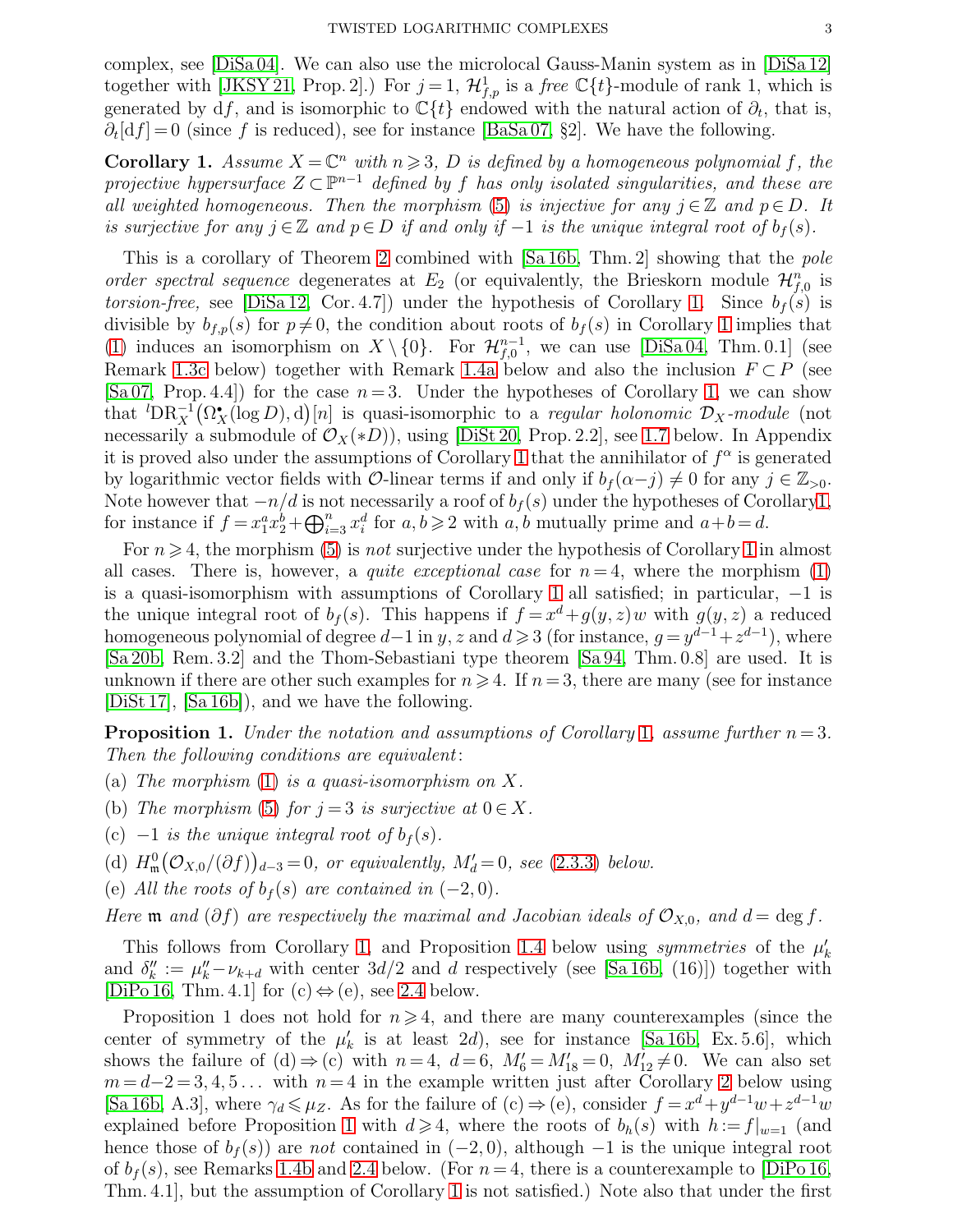two hypotheses of Corollary [1](#page-2-0) with  $n=3$ , we have  $H_{\mathfrak{m}}^{0}(\mathcal{O}_{X,0}/(\partial f))=M'=0$  if and only if  $D \subset X$  is a free divisor, see [\[DiSt 17\]](#page-20-19), etc. (This also fails for  $n \ge 4$ .)

By  $[DiSa 12, Thm. 5.2]$ , the pole order spectral sequence never degenerates at  $E_2$  if the first two assumptions in Corollary [1](#page-2-0) are satisfied, but not the last one (that is, some of the isolated singularities is not weighted homogeneous). However, this does not immediately imply the non-injectivity of  $(5)$ , since we need the non-degeneration exactly at the degree d part as is shown by Theorem [2](#page-1-1) (i) (see also Remark [2.3](#page-12-2) below).

Corollary [1](#page-2-0) combined with Proposition [1.4](#page-6-0) below, [\[Sa 16b,](#page-21-5) Thm. 3], [\[DiSa 12,](#page-20-13) Cor. 1] gives the following.

<span id="page-3-0"></span>Corollary 2. In the notation and assumption of Corollary [1](#page-2-0), let  $\mu_Z$  be the sum of Milnor (or Tjurina) numbers of isolated singularities of Z. Assume  $\begin{pmatrix} d-1 \\ n-1 \end{pmatrix}$  $n-1$  $)=\mu_Z$  with  $d:=\deg f$ , or more generally,  $\gamma_{dn'} > \mu_Z$  with  $n' := [n/2]$  in the notation of [\(2.3.3\)](#page-12-1) below. Then the morphism [\(5\)](#page-1-0) is injective for any  $j \in \mathbb{Z}$ , but not surjective for  $j = n-1$  and n.

The hypothesis is satisfied in the case  $Z$  has only one singular point which is a *homogeneous* ordinary m-ple point (for instance,  $f = \sum_{i=1}^{n-1} x_i^m (x_i^{d-m} + x_n^{d-m})$ ) with  $\binom{d-1}{n-1}$  $n-1$  $) > (m-1)^{n-1}$  and  $n \geqslant 3$ . Note that  $\binom{d-1}{n-1}$  $n-1$  $= \gamma_d \leq \gamma_{dn'}$  in the notation of [\(2.3.3\)](#page-12-1) below, see for instance [\[Sa 16b,](#page-21-5)  $(4.11.1)$ ].

Combined with Lemma [1.6](#page-9-2) and Remark [1.6a–](#page-8-2)[b](#page-8-3) below, Theorem [2](#page-1-1) (ii) implies the following.

<span id="page-3-1"></span>**Corollary 3.** Assume D is everywhere positively weighted homogeneous, and the Bernstein-Sato polynomial  $b_f(s)$  of a local defining function f of D has an integral root which is strictly smaller than  $-1$ . Then the morphism [\(5\)](#page-1-0) is not an isomorphism for some  $j \in [1,n]$  (which does not necessarily coincide with n).

In the isolated singularity case, this is essentially known by [\[HoMo 98\]](#page-20-3), since the roots of  $b_f(s)$  are described by the Jacobian algebra in the weighted homogeneous isolated singularity case, see Remark [1.4b](#page-7-1) below. So Corollary [3](#page-3-1) may be viewed as a partial generalization of [\[HoMo 98\]](#page-20-3). Note that the last hypothesis on integral roots cannot be satisfied in the case of free divisors or hyperplane arrangements by [\[Na 15\]](#page-20-9), [\[Wa 05\]](#page-21-7) (or [\[Sa 16a\]](#page-21-8)), and a quasiisomorphism holds in these cases, see [\[CNM 96\]](#page-20-2), [\[Ba 22\]](#page-20-5) (and §[3](#page-14-0) below).

In Section [1,](#page-3-2) we recall some basics of Brieskorn modules, Gauss-Manin systems, pole order filtration, and logarithmic complexes. In Section [2,](#page-11-1) we prove the main theorems applying the assertions in the previous section. In Section [3,](#page-14-0) we give a simple proof of a stronger version of the comparison theorem for hyperplane arrangements as an immediate corollary of [\[Sc 03\]](#page-21-2), [\[DeSi 04\]](#page-20-8). In Appendix, the annihilator of  $f^{\alpha}$  is studied.

## 1. Preliminaries

<span id="page-3-2"></span>In this section, we recall some basics of Brieskorn modules, Gauss-Manin systems, pole order filtration, and logarithmic complexes

**1.1. Gauss-Manin systems.** Let f be a holomorphic function on a complex manifold X of dimension  $n \geq 2$ . Put  $D := f^{-1}(0) \subset X$ . Let  $i_f : X \hookrightarrow X \times \mathbb{C}$  be the graph embedding by f with t the coordinate of  $\mathbb{C}$ . Set

<span id="page-3-3"></span>
$$
\mathcal{B}_f := (i_f)_*^{\mathcal{D}} \mathcal{O}_X = \mathcal{O}_X[\partial_t] \delta(t - f),
$$

where  $(i_f)_{*}^{\mathcal{D}}$  is the direct image as  $\mathcal{D}$ -module (and the sheaf-theoretic direct image by  $i_f$  is omitted to simplify the notation). The last term is a free module over  $\mathcal{O}_X[\partial_t]$  generated by  $\delta(t-f)$ , and the actions of  $\partial_{x_i}$ , t on  $\delta(t-f)$  are given by

(1.1.1) 
$$
\partial_{x_i} \delta(t-f) = -(\partial_{x_i} f) \delta(t-f), \quad t\delta(t-f) = f\delta(t-f).
$$

The *Gauss-Manin systems* are defined by

(1.1.2) 
$$
\mathcal{G}_{f,p}^j := \mathcal{H}^j \mathcal{K}_{f,p}^{\bullet} \quad \text{with} \quad \mathcal{K}_f^{\bullet} := \text{DR}_{X \times \mathbb{C}/\mathbb{C}}(\mathcal{B}_f) \qquad (j \in \mathbb{Z}, \ p \in D),
$$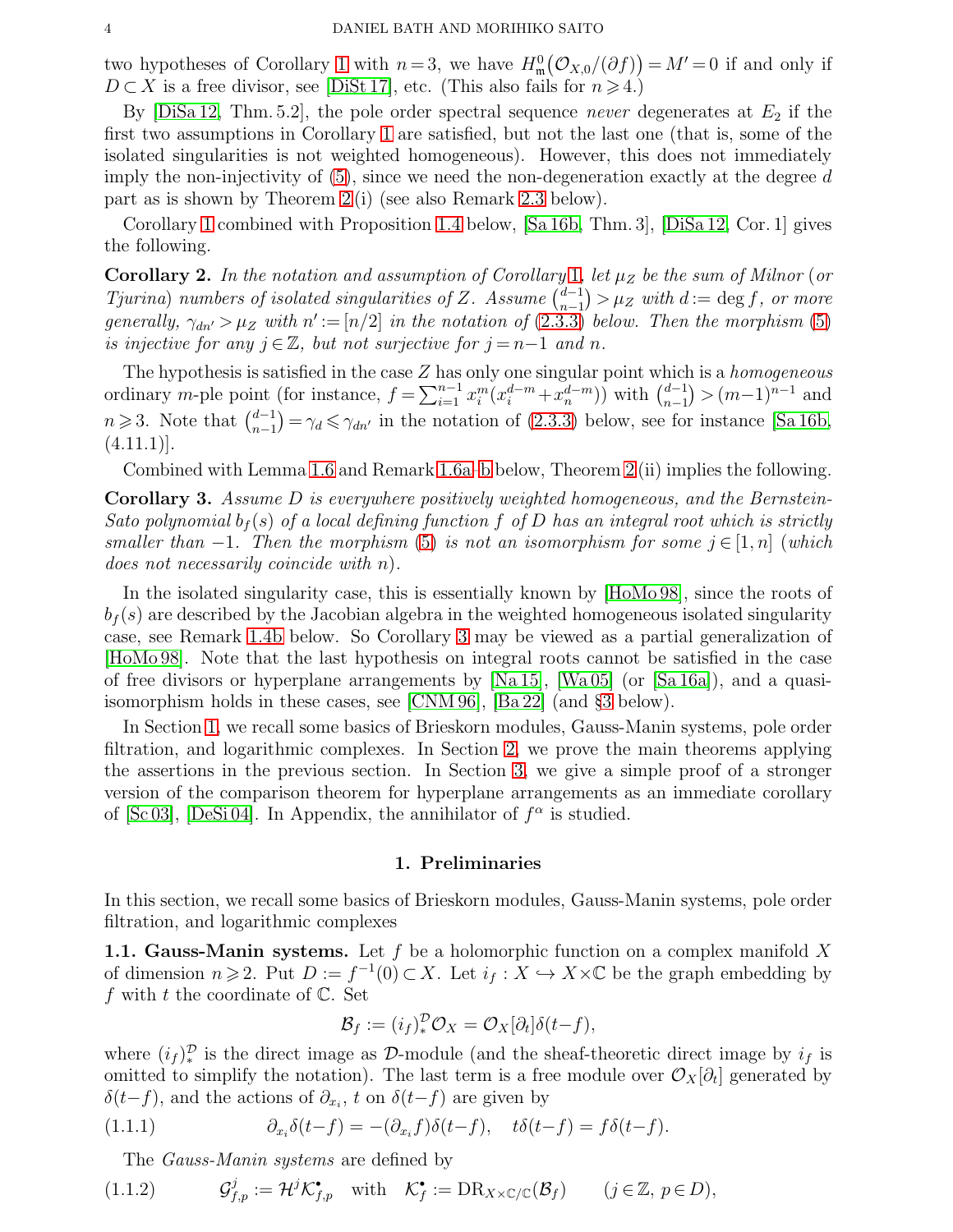where  $DR_{X\times\mathbb{C}/\mathbb{C}}$  is the *unshifted* de Rham complex so that  $\mathcal{K}^j_f = 0$  ( $j \notin [0, n]$ ). By [\(1.1.1\)](#page-3-3) the differential of  $\mathcal{K}_f^{\bullet}$  is given by

<span id="page-4-1"></span>(1.1.3) 
$$
d(\eta \partial_t^k \delta(t-f)) = (d\eta) \partial_t^k \delta(t-f) - (df \wedge \eta) \partial_t^{k+1} \delta(t-f) \quad (k \in \mathbb{N}),
$$

and  $\mathcal{K}_f^{\bullet}$  is essentially the double complex associated with d and d $f \wedge$ . The  $\mathcal{G}_{f,p}^j$  are regular holonomic  $\mathcal{D}_{\mathbb{C},0}$ -modules (with  $\mathcal{D}_{\mathbb{C},0} = \mathbb{C}\lbrace t \rbrace \langle \partial_t \rangle$ ), and correspond to the Milnor cohomology groups of f at p using the de Rham functor  $\text{DR}_{\mathbb{C}}$ . They are finite free over  $\mathbb{C}\{\{\partial_t^{-1}\}\}[\partial_t]$  for  $j \neq 1$  (since the Milnor fibers are contractible). We have the isomorphisms

(1.1.4) 
$$
\mathrm{Gr}_{V}^{\alpha} \mathcal{G}_{f,p}^{j} = H^{j-1}(F_{f,p}, \mathbb{C})_{\lambda} \qquad (j \in \mathbb{Z}, \alpha \in \mathbb{Q}, \lambda = e^{-2\pi i \alpha}).
$$

Here  $F_{f,p}$  is the Milnor fiber of f around p,  $E_\lambda$  denotes the  $\lambda$ -eigenspace for a vector space  $E$  endowed with a monodromy action, and  $V$  is the filtration of Kashiwara and Malgrange, see [\[BaSa 07\]](#page-20-11), [\[DiSa 12\]](#page-20-13), [\[Sa 20a\]](#page-21-9), etc.

<span id="page-4-0"></span>1.2. Brieskorn modules. In the above notation, set

<span id="page-4-3"></span><span id="page-4-2"></span>
$$
\mathcal{A}_f^j := \text{Ker}(\text{d}f \wedge : \Omega_X^j \to \Omega_X^{j+1}).
$$

Then  $(\mathcal{A}_{f}^{\bullet}, d)$  is a subcomplex of  $\mathcal{K}_{f}^{\bullet}$ , and we have the canonical morphisms

(1.2.1) 
$$
\iota_{f,p}^j : \mathcal{H}_{f,p}^j := H^j(\mathcal{A}_{f,p}^{\bullet}, d) \to \mathcal{G}_{f,p}^j \qquad (j \in \mathbb{Z}, p \in D).
$$

The  $\mathcal{H}_{f,p}^{j}$  are called the *Brieskorn modules* of f at p, see [\[Br 70\]](#page-20-12), [\[BaSa 07\]](#page-20-11). They are modules over  $\mathbb{C}{t}$  and also over  $\mathbb{C}{\{\partial_t^{-1}\}}$ . By [\[BaSa 07,](#page-20-11) Thm. 1], Ker $\iota_{f,p}^j$  coincides with the t-torsion and also with the  $\partial_t^{-1}$ -torsion, and Im  $\iota_{f,p}^j$  is a finite free module over  $\mathbb{C}{t}$  and also over  $\mathbb{C}\{\{\partial_t^{-1}\}\}\$ . Its rank coincides with the dimension of the Milnor fiber cohomology, and it generates  $\mathcal{G}^j_{f,p}$  over  $\mathbb{C}[\partial_t]$  (more precisely,  $\mathcal{G}^j_{f,p} = \bigcup_k \partial_t^k(\text{Im } \iota^j_{f,p})$ ), and is contained in  $V^{>0} \mathcal{G}^j_f$  $_{f,p}$ with V the filtration of Kashiwara and Malgrange (which is shifted by 1 in  $[BaSa 07]$ ).

The action of  $\partial_t^{-1}$  on  $\mathcal{H}_{f,p}^j$  is given by

(1.2.2) 
$$
\partial_t^{-1}[\eta] = [\mathrm{d} f \wedge \eta'] \quad \text{with} \quad \mathrm{d}\eta' = \eta.
$$

This is compatible with  $(1.1.3)$  for  $k = 0$ .

<span id="page-4-4"></span>**Remark 1.2.** Assume f is positively weighted homogeneous with weights  $w_1, \ldots, w_n$  around a point  $p \in D$  as in the introduction. Then  $\mathcal{H}_{f,p}^j$ ,  $\mathcal{G}_{f,p}^j$  are completions of graded modules (with degrees in Q) so that

(1.2.3) 
$$
\mathcal{H}_{f,p}^j = \widehat{\bigoplus}_{\alpha \in \mathbb{Q}} \left(\mathcal{H}_{f,p}^j\right)_{\alpha}, \quad \mathcal{G}_{f,p}^j = \widehat{\bigoplus}_{\alpha \in \mathbb{Q}} \left(\mathcal{G}_{f,p}^j\right)_{\alpha}.
$$

Here  $(\mathcal{H}_{f,p}^j)_{\alpha}, (\mathcal{G}_{f,p}^j)_{\alpha}$  denote the degree  $\alpha$  part on which the Lie derivation  $L_{\xi}$  is given by multiplication by  $\alpha$  (with  $\xi$  as in [1.4](#page-6-1) below). Combining [\(1.2.2\)](#page-4-2) with [\(1.4.2–](#page-6-2)[3\)](#page-6-3) below, we see that  $\mathcal{H}_{f,p}^{j}$  is stable by the action of  $\partial_{t}t$ , and the latter is given by multiplication by  $\alpha$  on the degree  $\alpha$  part (hence this holds also for  $\mathcal{G}^{j}_{f,p}$ ). We then get the canonical isomorphisms

(1.2.4) 
$$
\mathrm{Gr}_{V}^{\alpha} \mathcal{H}_{f,p}^{j} = (\mathcal{H}_{f,p}^{j})_{\alpha}, \quad \mathrm{Gr}_{V}^{\alpha} \mathcal{G}_{f,p}^{j} = (\mathcal{G}_{f,p}^{j})_{\alpha} \quad (\alpha \in \mathbb{Q}),
$$

where V is the filtration of Kashiwara and Malgrange such that the action of  $\partial_t t-\alpha$  is nilpotent on  $\text{Gr}_V^{\alpha}$ .

<span id="page-4-6"></span><span id="page-4-5"></span>Via [\(1.1.4\)](#page-4-3) we have the canonical isomorphisms

(1.2.5) 
$$
\operatorname{Im}(\mathrm{Gr}_{V}^{\alpha} \mathcal{H}_{f,p}^{j} \to \mathrm{Gr}_{V}^{\alpha} \mathcal{G}_{f,p}^{j}) = P^{k} H^{j-1}(F_{f,p}, \mathbb{C})_{\lambda}
$$

$$
(\alpha \in \mathbb{Q}, [j-\alpha] = k, \lambda = e^{-2\pi i \alpha}),
$$

with P the pole order filtration explained in [1.3](#page-5-2) just below. (This isomorphism can be shown using acyclicity of the complex  $(\Omega_X^{\bullet}, d)$ .) In the isolated singularity case, this is quite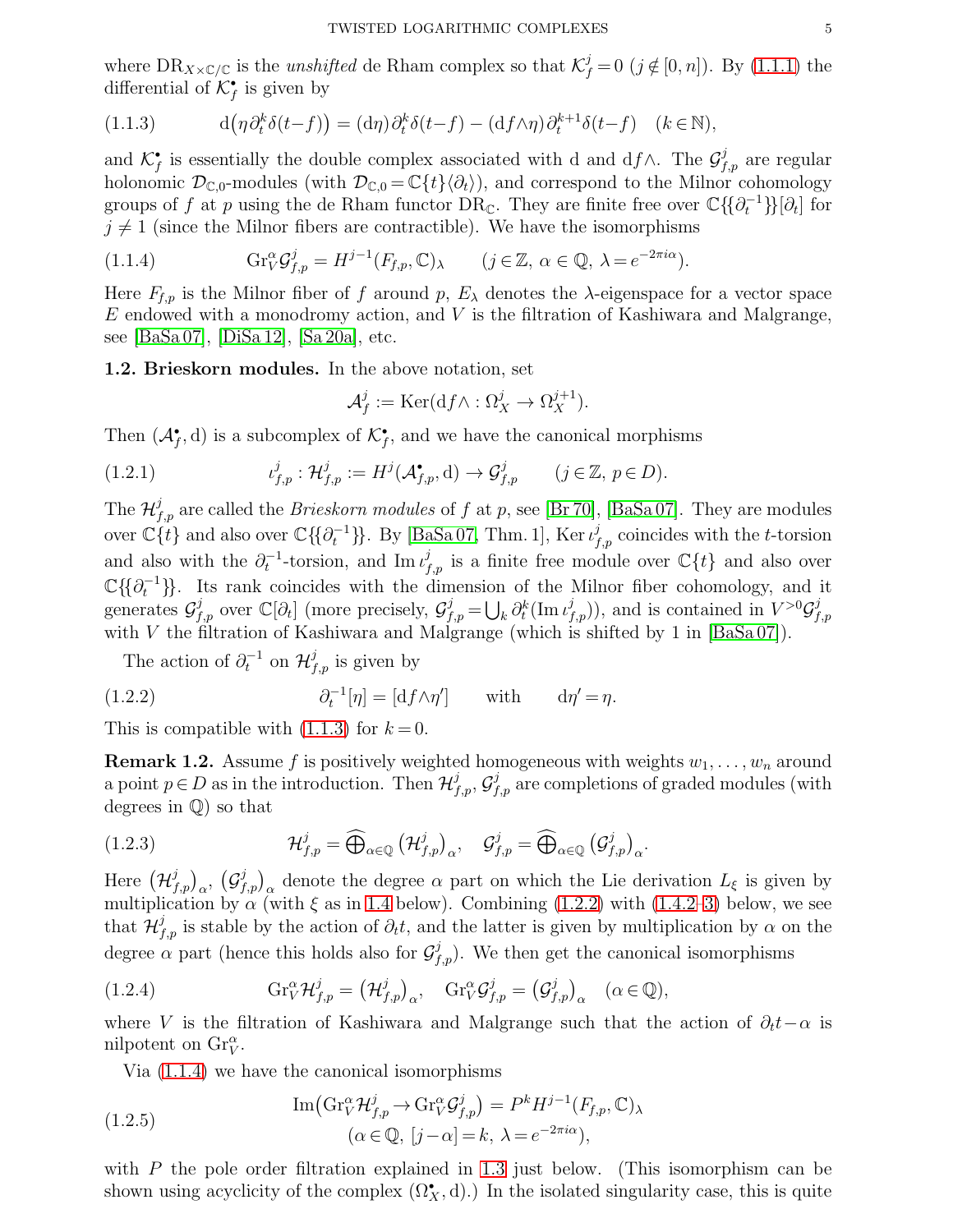well-known (see for instance  $[ScSt 85]$ ), where the pole order filtration P coincides with the Hodge filtration F.

<span id="page-5-2"></span>**1.3. Pole order spectral sequences.** We have the pole order filtration P on  $\mathcal{K}_{f}^{\bullet}$  defined by

$$
P_k \mathcal{K}_f^j := F_{k+j} \mathcal{B}_f \otimes_{\mathcal{O}_X} \Omega_X^j \quad (k \in \mathbb{Z}, \ j \in [0, n]),
$$

where the filtration F on  $\mathcal{B}_f$  is by the order of  $\partial_t$ . The  $\mathrm{Gr}_k^P \mathcal{K}_f^j$  $\frac{J}{f}$  are truncated Koszul complexes for the action  $df \wedge$  on  $\Omega^{\bullet}_X$ . (In the isolated singularity case, it gives the Hodge filtration F, but this does not hold in the non-isolated singularity case. We have only the inclusion  $F \subset P$ , see for instance [\[Sa 07,](#page-21-4) Prop. 4.4].) We then get the pole order spectral sequence, which is essentially the spectral sequence for a double complex with differential given by d and  $df\wedge$ , see [\[Sa 20a\]](#page-21-9), etc.

Assume f is positively weighted homogeneous with weights  $w_1, \ldots, w_n$  around a point  $p \in D$  as in Remark [1.2](#page-4-4) above. The spectral sequence is compatible with the weighted grading. We get the induced pole order spectral sequence on each degree  $\alpha$  part. By [\(1.1.4\)](#page-4-3) and [\(1.2.4\)](#page-4-5), this spectral sequence defines the pole order filtration P on  $H^j(F_{f,p}, \mathbb{C})_\lambda$  via the isomorphism [\(1.1.4\)](#page-4-3) with  $\alpha \in (-1,0]$ , where  $P^k = P_{-k}$ . We have the following.

<span id="page-5-0"></span>**Theorem 1.3** ([\[Sa 07,](#page-21-4) Thm. 2]). Assume  $-\alpha-k$  is not a root of  $b_{f,q}(s)$  for any  $k \in \mathbb{N}$  and  $q \neq p$  sufficiently near q. Then  $-\alpha$  is a root of  $b_{f,p}(s)$  if and only if

(1.3.1) 
$$
\mathrm{Gr}_P^j H^{n-1}(F_{f,p}, \mathbb{C})_\lambda \neq 0 \quad (j = [n-\alpha], \lambda = e^{-2\pi i \alpha}).
$$

Here  $b_{f,p}(s)$  is the local Bernstein-Sato polynomial of f at p, and the filtration  $\widetilde{P}$  coincides with P in the weighted homogeneous, see a remark after  $[Sa\,07, (4.1.6)].$ 

<span id="page-5-4"></span>**Remark 1.3a.** Assume f is a homogeneous polynomial, and the projective hypersurface Z defined by f has only weighted homogeneous isolated singularities so that the pole order spectral sequence degenerates at  $E_2$  (see [\[Sa 16b\]](#page-21-5)). Setting

<span id="page-5-3"></span>
$$
M := H^n_{\mathrm{d}f\wedge}(\Omega^\bullet), \quad M^{(2)} := H^n_{\mathrm{d}}(H^{\bullet}_{\mathrm{d}f\wedge}(\Omega^\bullet)),
$$
  

$$
N := H^{n-1}_{\mathrm{d}f\wedge}(\Omega^\bullet)(-d), \quad N^{(2)} := H^{n-1}_{\mathrm{d}}(H^{\bullet}_{\mathrm{d}f\wedge}(\Omega^\bullet))(-d),
$$

we have the isomorphisms for  $k \in [1, d], j \in \mathbb{N}$ , and  $\lambda := e^{-2\pi i k/d}$ :

(1.3.2)  
\n
$$
M_{k+jd}^{(2)} = \text{Gr}_P^{n-1-j} H^{n-1}(F_{f,0}, \mathbb{C})_\lambda,
$$
\n
$$
N_{k+jd}^{(2)} = \text{Gr}_P^{n-1-j} H^{n-2}(F_{f,0}, \mathbb{C})_\lambda.
$$

Here  $\Omega^{\bullet}$  denotes the complex of algebraic differential forms on  $X = \mathbb{C}^n$  (which is identified with the graded quotients of the m-adic filtration on  $\Omega_{X,0}^{\bullet}$ , and  $H_{df\wedge}^{\bullet}$  means that we take the cohomology using the differential  $df \wedge$  (similarly for  $H_d^{\bullet}$  with  $df \wedge$  replaced by d), see for instance [\[Sa 20a,](#page-21-9) (3)], etc. Under the hypothesis of Theorem [1.3,](#page-5-0) the first isomorphism in [\(1.3.2\)](#page-5-3) means that  $-k/d$  is a root of  $b_f(s)$  if and only if  $M_k^{(2)}$  $k^{(2)} \neq 0.$ 

<span id="page-5-5"></span>Remark 1.3b. The above construction can be generalized to the case where the condition on the projective hypersurface  $Z$  is not satisfied so that the pole order spectral sequence does not necessarily degenerates at  $E_2$ . If the projective hypersurface Z has only isolated singularities, there are graded subquotients  $M^{(r+1)}$ ,  $N^{(r+1)}$  of  $M^{(r)}$ ,  $N^{(r)}$  (with  $M^{(1)} = M$ ,  $N^{(1)} = N$ ) obtained by taking the cohomology of the  $E_r$ -differential d<sub>r</sub> (shifting the degree by  $-rd$ ) inductively for  $r \geqslant 1$ , see for instance the introduction of [\[Sa 20a\]](#page-21-9).

<span id="page-5-1"></span>Remark 1.3c. Assume f is a homogeneous polynomial, and the projective hypersurface  $Z \subset \mathbb{P}^{n-1}$  has only isolated singularities. Then we have the inclusion

(1.3.3) 
$$
H^{n-2}(F_{f,0},\mathbb{C}) \hookrightarrow \bigoplus_i H^{n-2}(F_{f_i,p_i},\mathbb{C})^{T_i}.
$$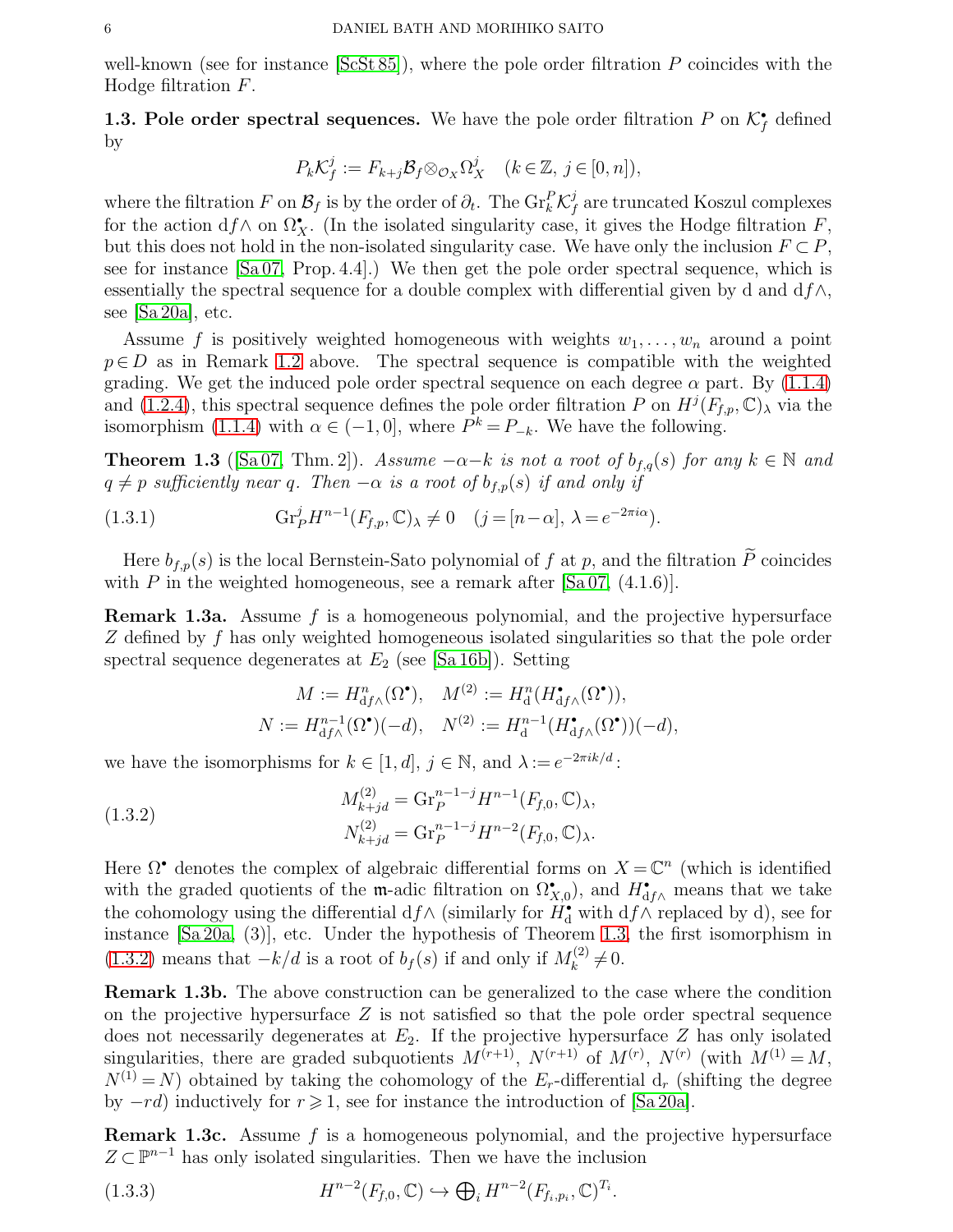Here  $f_i$  is the restriction of f to a transversal slice  $X_i$  to each irreducible component  $\Sigma_i$ of the singular locus  $\Sigma := \text{Sing } f$  with  $\{p_i\} = \Sigma_i \cap X_i$ , and  $T_i$  is the horizontal monodromy around  $0 \in \Sigma_i (\cong \mathbb{C})$ , see for instance [\[DiSa 04,](#page-20-15) Thm. 0.1].

<span id="page-6-1"></span>1.4. Logarithmic complexes in the weighted homogeneous case. Assume  $X = \mathbb{C}^n$ , and  $D \subset X$  is a divisor defined by a reduced weighted homogeneous polynomial f with strictly positive weights  $w_i$  as in the introduction. Set

<span id="page-6-2"></span>
$$
\xi := \sum_{i=1}^n w_i x_i \partial_{x_i}.
$$

Then

$$
(1.4.1) \qquad \qquad \iota_{\xi}(\mathrm{d}f) = \xi(f) = f,
$$

with  $\iota_{\xi}$  the *interior product*. There are well-known relations

<span id="page-6-3"></span>
$$
(\text{1.4.2}) \qquad \qquad \iota_{\xi} \circ \mathbf{d} + \mathbf{d} \circ \iota_{\xi} = L_{\xi},
$$

(1.4.3) 
$$
\iota_{\xi} \circ (\mathrm{d}f/f \wedge) + (\mathrm{d}f/f \wedge) \circ \iota_{\xi} = \mathrm{id},
$$

where  $L_{\xi}$  denotes the Lie derivation. (The last equality follows from the Leibniz rule.)

The logarithmic forms  $\Omega_X^j(\log D)$  are defined by the conditions:  $f\eta \in \Omega_X^j$  and  $f d\eta \in \Omega_X^{j+1}$  $\boldsymbol{X}$ for  $\eta \in \Omega_X^j(*D)$ , see [\[SaK 80\]](#page-20-0). The last condition is equivalent to that  $df \wedge \eta \in \Omega_X^{j+1}$  assuming the first. Using [\(1.4.3\)](#page-6-3), it is easy to see the following (see also [\[HoMo 98\]](#page-20-3)).

<span id="page-6-4"></span>Lemma 1.4. Let  $\mathcal{A}_t^j$  $\frac{\partial f}{\partial f}$  be as in [1.2](#page-4-0). There are decompositions

(1.4.4) 
$$
\Omega_X^j(\log D) = \mathcal{A}_f^j f^{-1} \oplus \iota_{\xi} \mathcal{A}_f^{j+1} f^{-1} \qquad (p \in \mathbb{Z}),
$$

together with the isomorphisms

(1.4.5) 
$$
\iota_{\xi}: \mathcal{A}_f^{j+1} f^{-1} \xrightarrow{\sim} \iota_{\xi} \mathcal{A}_f^{j+1} f^{-1} \qquad (p \in \mathbb{Z}).
$$

*Proof.* By [\(1.4.3\)](#page-6-3) the identity on the complex  $(\Omega_X^{\bullet}(\log D), df/f \wedge)$  is homotopic to 0. Hence the complex is acyclic, and a splitting of complex is given by  $\iota_{\xi}$  using [\(1.4.3\)](#page-6-3). Lemma [1.4](#page-6-4) thus follows.

<span id="page-6-0"></span>**Proposition 1.4.** Let  $(\Omega_X^{\bullet}(\log D)f^{-r}, d)$  be the logarithmic complex multiplied by  $f^{-r}$  for  $r \in \mathbb{N}$ . This complex is isomorphic to the mapping cone

<span id="page-6-6"></span><span id="page-6-5"></span>
$$
C\big(L_{\xi}:(\mathcal{A}_f^{\bullet}f^{-r-1},d)\to (\mathcal{A}_f^{\bullet}f^{-r-1},d)\big),
$$

and in the notation of Remark [1.2](#page-4-4) we have the isomorphisms for  $j \in \mathbb{Z}$ :

(1.4.6) 
$$
H^j\big(\Omega_{X,p}^{\bullet}(\log D)f^{-r},d\big)=\big(\mathcal{H}_{f,p}^j\big)_{r+1}\oplus\big(\mathcal{H}_{f,p}^{j+1}\big)_{r+1},
$$

*Proof.* It is enough to show the first assertion (using Remark [1.2\)](#page-4-4). Indeed, the action of  $L_{\xi}$  on the degree  $\alpha$  part is given by multiplication by  $\alpha$ . So we may restrict to the degree 0 part (since the other part is acyclic). Here the mapping cone is associated with the zero map, hence it is a direct sum of two complexes. Note also that the differential d on  $\mathcal{A}_{f,p}^{\bullet}$ commutes with multiplication by  $f^r$   $(r \in \mathbb{N})$ .

To show the first assertion, we first see that  $(\Omega_X^{\bullet}(\log D)f^{-r}, d)$  contains  $(\mathcal{A}_f^{\bullet}f^{-r-1}, d)$  as a subcomplex by Lemma [1.4,](#page-6-4) since d and  $df \wedge$  anti-commute.

On the other hand, the restriction of d to  $\iota_{\xi} \mathcal{A}_f^{j+1}$ .  $f^{j+1}f^{-r-1}$  is the sum of

$$
\mathrm{d}':\iota_{\xi}\mathcal{A}_f^{j+1}f^{-r-1}\to \mathcal{A}_f^{j+1}f^{-r-1}\quad\text{and}\quad \mathrm{d}'':\iota_{\xi}\mathcal{A}_f^{j+1}f^{-r-1}\to \iota_{\xi}\mathcal{A}_f^{j+2}f^{-r-1}.
$$

Using [\(1.4.2\)](#page-6-2) and the diagram below, we see that d', d'' are identified respectively with  $L_{\xi}$ and the restriction of d to  $\mathcal{A}^j_t$  $f^{j}f^{-r-1}$  up to sign via the isomorphism [\(1.4.5\)](#page-6-5).

$$
(1.4.7)
$$
\n
$$
\xrightarrow{\text{d}} \mathcal{A}_f^{j+1} f^{-r-1} \xrightarrow{\text{d}} \mathcal{A}_f^{j+2} f^{-r-1} \xrightarrow{\text{d}} (1.4.7)
$$
\n
$$
\xrightarrow{\text{d}} \iota_{\xi} \downarrow \uparrow \text{d}'
$$
\n
$$
\xrightarrow{\text{d}''} \iota_{\xi} \mathcal{A}_f^{j+1} f^{-r-1} \xrightarrow{\text{d}''} \iota_{\xi} \mathcal{A}_f^{j+2} f^{-r-1} \xrightarrow{\text{d}''}
$$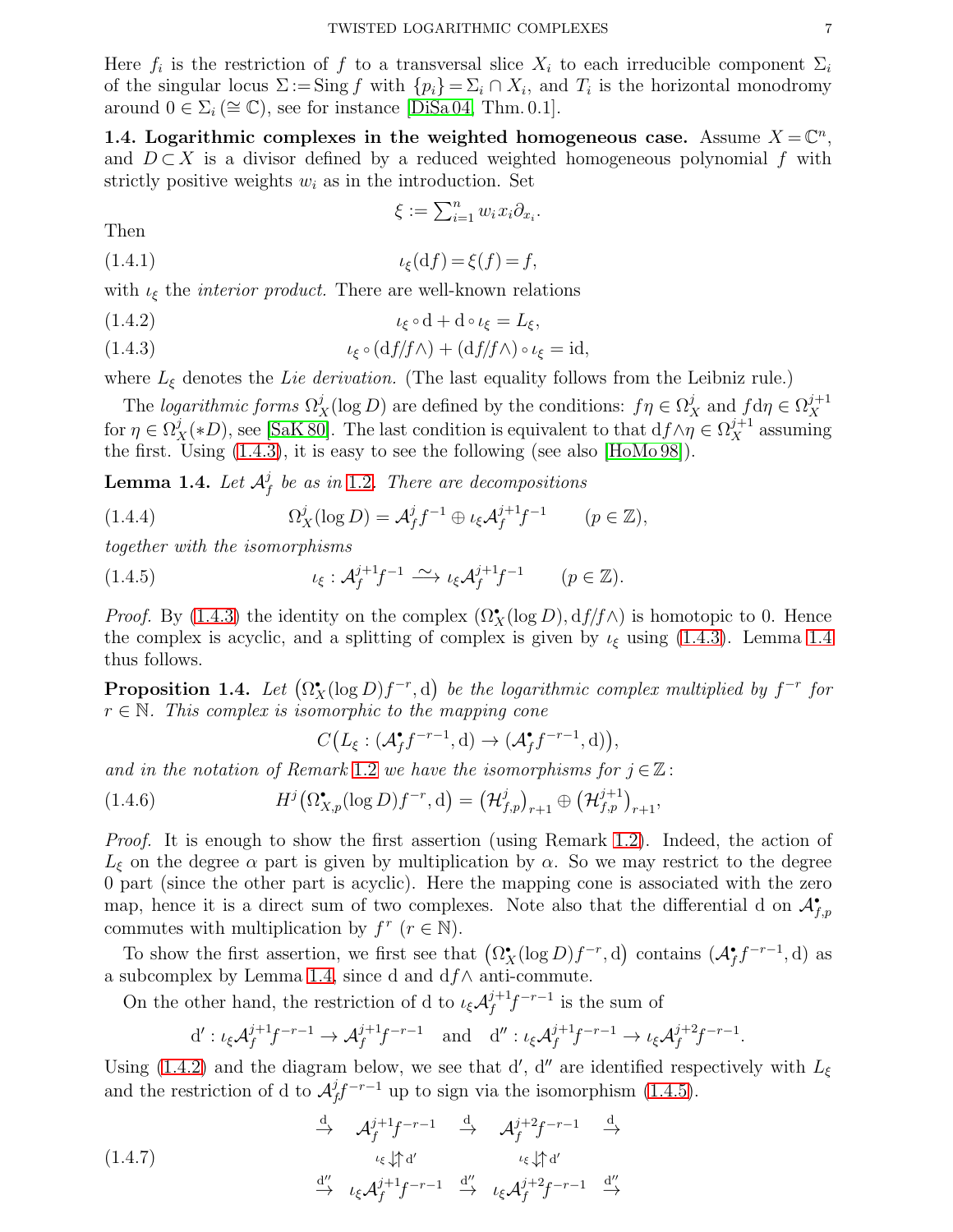<span id="page-7-0"></span>So Proposition [1.4](#page-6-0) follows.

**Remark 1.4a.** If f is a weighted homogeneous polynomial with an *isolated* singularity at 0 and  $n \geqslant 3$ , then Proposition [1.4](#page-6-0) together with  $(1.2.4-5)$  $(1.2.4-5)$  and Remark [1.4b](#page-7-1) just below implies that the morphism [\(1\)](#page-0-0) is a quasi-isomorphism if and only if the unipotent monodromy part of the vanishing cohomology vanishes, or equivalently, there is no integral spectral number (or no *integral* root of the *reduced* Bernstein-Sato polynomial  $b_f(s)/(s+1)$ ). In the weighted homogeneous isolated singularity case with  $n = 2$ , the morphism [\(1\)](#page-0-0) is always a quasi-isomorphism using Proposition [1.4,](#page-6-0) etc. (where the link may be disconnected). These imply another proof of Theorem in [\[HoMo 98\]](#page-20-3).

<span id="page-7-1"></span>**Remark 1.4b.** Assume  $f$  is a weighted homogeneous polynomial with an isolated singularity at 0 and with weights  $w_i$ . The spectrum  $\text{Sp}_f(t) = \sum_k t^{\alpha_{f,k}}$  has a symmetry

(1.4.8) 
$$
Sp_f(t) = Sp_f(t^{-1})t^n,
$$

which holds in the general hypersurface isolated singularity case, and it coincides with the Poincaré series of the Jacobian ring  $\mathbb{C}\{x\}/(\partial f)$  shifted by  $\sum_i w_i$ . More precisely, we have

(1.4.9) 
$$
\mathrm{Sp}_f(t) = \prod_{i=1}^n \frac{t - t^{w_i}}{t^{w_i} - 1},
$$

see [\[St 77a\]](#page-21-11), [\[St 77b\]](#page-21-12) (and also [\[JKSY 19\]](#page-20-21)).

The spectral numbers  $\alpha_{f,k}$  coincide with the roots of the reduced Bernstein polynomial  $b_f(s)/(s+1)$  up to sign (forgetting multiplicities). This follows by combining [\[Va 82\]](#page-21-13) (or  $[ScSt 85]$ ) with  $[Ma 75]$ . Note that there is no *integral* spectral number (that is, the *unipotent* monodromy part of the vanishing cohomology vanishes) if and only if D is a  $\mathbb{Q}$ -homology manifold. This follows from the Wang sequence, see [\[Mi 68\]](#page-20-23).

**Remark 1.4c.** The inductive limit of the isomorphism [\(1.4.6\)](#page-6-6) over  $r \in \mathbb{N}$  is closely related to the assertion that  $X \setminus D$  is a  $\mathbb{C}^*$ -bundle over  $\mathbb{P}^{n-1} \setminus Z$  in the f homogeneous polynomial case (using for instance [\[BuSa 10,](#page-20-24) §1.3]).

Lemma [1.4](#page-6-4) has the following.

<span id="page-7-3"></span>**Corollary 1.4.** Assume  $X = \mathbb{C}^n$  with  $D \subset X$  defined by a positively weighted homogeneous reduced polynomial f as in [1.4](#page-6-1), and dim Sing  $D \leq 1$ . Then D is tame, that is, the logarithmic differential forms  $\Omega_X^j(\log D)$  have at most projective dimension j for any  $j \in \mathbb{Z}$ .

<span id="page-7-2"></span>Proof. By Lemma [1.4,](#page-6-4) it is enough to show that

(1.4.10) 
$$
\text{pdim}_{\mathcal{O}_X} \mathcal{A}_f^j < j \quad \text{if} \quad j \leq n-1,
$$

since this is clear for  $j = n$  by definition (that is,  $\mathcal{A}_{f}^{n} = \Omega_{X}^{n}(D)$ ). Here pdim denotes the projective dimension. It is well-known that we have acyclicity of the Koszul complex

(1.4.11) 
$$
\mathcal{H}^j(\Omega_X^{\bullet}, \mathrm{d} f \wedge) = 0 \quad \text{if} \quad j < n-1,
$$

since dim Sing  $D \le 1$ , see for instance [\[JKSY 21,](#page-20-16) Prop. 2]. This implies the assertion [\(1.4.10\)](#page-7-2) for  $j < n-1$ , since  $\mathcal{A}_f^j = \text{Ker} \, df \wedge = \text{Im} \, df \wedge (\subset \Omega_X^j)$  for such j.

For  $j = n-1$ , we have the exact sequence

(1.4.12) 
$$
0 \to \mathcal{A}_f^{n-1} \to \Omega_X^{n-1} \xrightarrow{df \wedge} \Omega_X^n \to M^\sim \to 0,
$$

where  $M^{\sim}$  is the coherent sheaf associated to the graded  $\mathbb{C}[x_1, \ldots, x_n]$ -module M studied in [\[DiSa 12\]](#page-20-13), [\[Sa 16b\]](#page-21-5), [\[Sa 20a\]](#page-21-9), etc. (and is defined by the exact sequence). We then get that

(1.4.13) 
$$
\begin{aligned} \text{pdim}_{\mathcal{O}_X} \mathcal{A}_f^{n-1} &= \text{pdim}_{\mathcal{O}_X} \mathcal{I}^{(n)} - 1 \\ &= \text{pdim}_{\mathcal{O}_X} M^\sim - 2 \leqslant n - 2, \end{aligned}
$$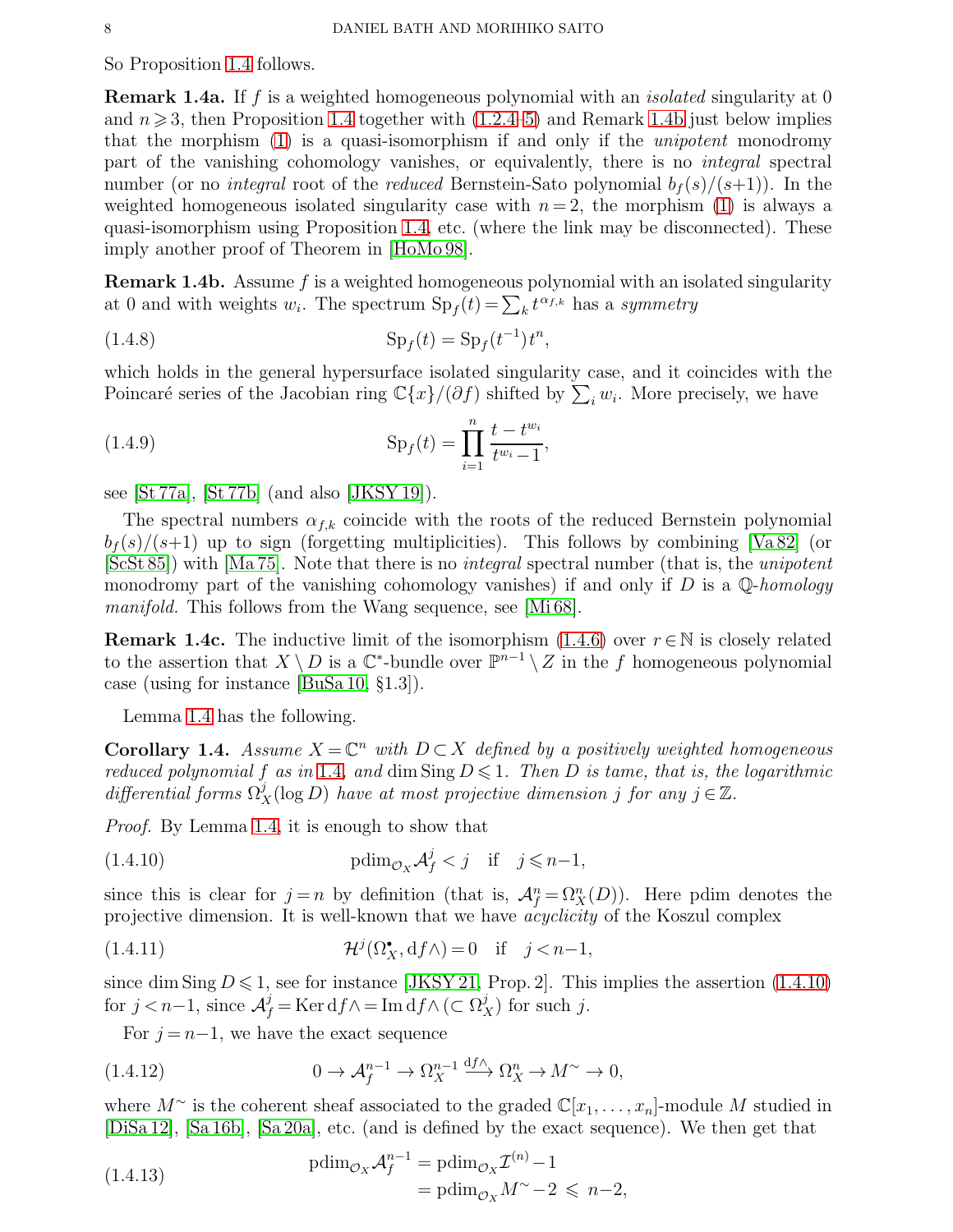since X is smooth, where we denote by  $\mathcal{I}^{(n)} \subset \Omega_X^n$  the image of  $df \wedge$ . This finishes the proof of Corollary [1.4.](#page-7-3)

1.5. Twisted logarithmic complexes. In the notation of the introduction, set

 $\omega_p := \sum_k \alpha_{p,k} \omega_{p,k}$  with  $\omega_{p,k} := df_{p,k}/f_{p,k}.$ 

We have the following.

<span id="page-8-1"></span>**Proposition 1.5.** For  $p \in D$ , the twisted logarithmic complex  $(\Omega_{X,p}^{\bullet}(\log D), d + \omega_p \wedge)$  is isomorphic to the mapping cone

(1.5.1) 
$$
C\big(L_{\xi_p} + \widetilde{\alpha}_p : (\mathcal{A}_{f,p}^{\bullet} f^{-1}, \mathrm{d} + \omega_p \wedge) \to (\mathcal{A}_{f,p}^{\bullet} f^{-1}.\mathrm{d} + \omega_p \wedge)\big),
$$

Here  $\xi_p$  is the vector field associated with  $f_p$  as in [1.4](#page-6-1), and  $\tilde{\alpha}_p$  is defined in [\(3\)](#page-1-2).

*Proof.* The argument is essentially the same as in the proof of Proposition [1.4.](#page-6-0) We can calculate the action of  $\omega_{p,k} \wedge$  in a similar way to the case of the differential d using [\(1.4.3\)](#page-6-3) instead of [\(1.4.2\)](#page-6-2). Here f is replaced by  $f_{p,k}$ , and the right-hand side of [\(1.4.3\)](#page-6-3) becomes  $d_{p,k}$ . Proposition [1.5](#page-8-1) then follows.

<span id="page-8-0"></span>**1.6. Logarithmic stratification.** For a reduced divisor  $D$  on a complex manifold  $X$ , we denote by  $\Theta_X(-\log D)$  the sheaf of *logarithmic vector fields*. By definition a holomorphic vector field  $\xi \in \Theta_X$  belongs to  $\Theta_X(-\log D)$  if and only if  $\xi(f) \subset f$ ) with f a holomorphic function defining locally  $D \subset X$ , see [\[SaK 80\]](#page-20-0).

For  $p \in D$ , let  $E_p \subset T_p X$  be the image of  $\Theta_{X,p}(\log D)$  in the tangent space  $T_p X$  which is identified with  $\Theta_{X,p} \otimes_{\mathcal{O}_{X,p}} \mathcal{O}_{X,p}/\mathfrak{m}_{X,p}$ , where  $\mathfrak{m}_{X,p} \subset \mathcal{O}_{X,p}$  is the maximal ideal. Set

$$
D^{(k)} := \{ p \in D \mid \dim E_p = k \} \quad (k \geq 0).
$$

Taking local generators of  $\Theta_X(-\log D)$ , we get a matrix with coefficients in  $\mathcal{O}_X$ , and the  $D^{(k)}$  are determined by the rank of this matrix at each p. This implies that the union  $D^{(\leqslant j)} := \bigcup_{k \leqslant j} D^{(k)}$  is a closed analytic subset for any  $j \in \mathbb{N}$ .

**Definition 1.6.** We say that a divisor  $D \subset X$  admits a good logarithmic stratification, if  $\dim D^{(k)} \leq k$  for any  $k \geq 0$ . (This is equivalent to that the "logarithmic stratification" in the sense of [\[SaK 80\]](#page-20-0) is everywhere locally finite.)

<span id="page-8-2"></span>**Remark 1.6a.** Choosing a basis  $(v_1, \ldots, v_k)$  of  $E_p$  with  $k := \dim E_p$ , there are local analytic isomorphisms  $(j \in [1, k])$ :

<span id="page-8-4"></span>(1.6.1) 
$$
(X, p) \cong (S_p^{(j)}, p) \times (\Delta^j, 0) \text{ inducing}
$$

$$
(D, p) \cong (S_p^{(j)} \cap D, p) \times (\Delta^j, 0),
$$

such that the subspace of  $T_p X$  spanned by  $v_1, \ldots, v_j$  is identified with the tangent space of  $\{p\}\times\Delta^j$ . Here  $(S_p^{(j)}, p) \subset (X, p)$  is a submanifold of codimension j such that  $v_1, \ldots, v_j$  form a basis of  $T_pX/T_pS_p$  (and  $\Delta$  is an open disk). Indeed, we can show the following isomorphisms by decreasing induction on j using integral curves of vector fields  $\xi_j$  whose images in  $T_pX$ are  $v_j$   $(j \in [1, k])$ :

(1.6.2) 
$$
(S_p^{(j-1)}, p) \cong (S_p^{(j)}, p) \times (\Delta, 0) \text{ inducing}
$$

$$
(S^{(j-1)} \cap D, p) \cong (S_p^{(j)} \cap D, p) \times (\Delta, 0).
$$

Here  $S_p^{(j-1)}$  is the union of integral curves of  $\xi_j$  passing through a point of  $S_p^{(j)}$  (with  $S_p^{(0)} = X$ ). This construction is compatible with  $D$  by the uniqueness of integral curves (at the smooth points of D). Note that  $S_p^{(j)}$   $(j \in [1, k-1])$  is determined by the  $\xi_i$   $(i \in [j+1, k])$  and  $S_p^{(k)}$ .

In the case D admits a good logarithmic stratification, [\(1.6.1\)](#page-8-4) imply that the  $D^{(k)}$  are smooth and purely k-dimensional (if  $D^{(k)} \neq \emptyset$ ) for any  $k \geq 0$ .

<span id="page-8-3"></span>**Remark 1.6b.** If  $D$  is positively weighted homogeneous at  $p$ , we may assume that so is  $S_p^{(k)} \cap D \subset S_p^{(k)}$  in Remark [1.6a.](#page-8-2) Indeed, we can define  $S_p^{(k)}$  by  $\bigcap_{i \in I} \{x_i = 0\}$  for some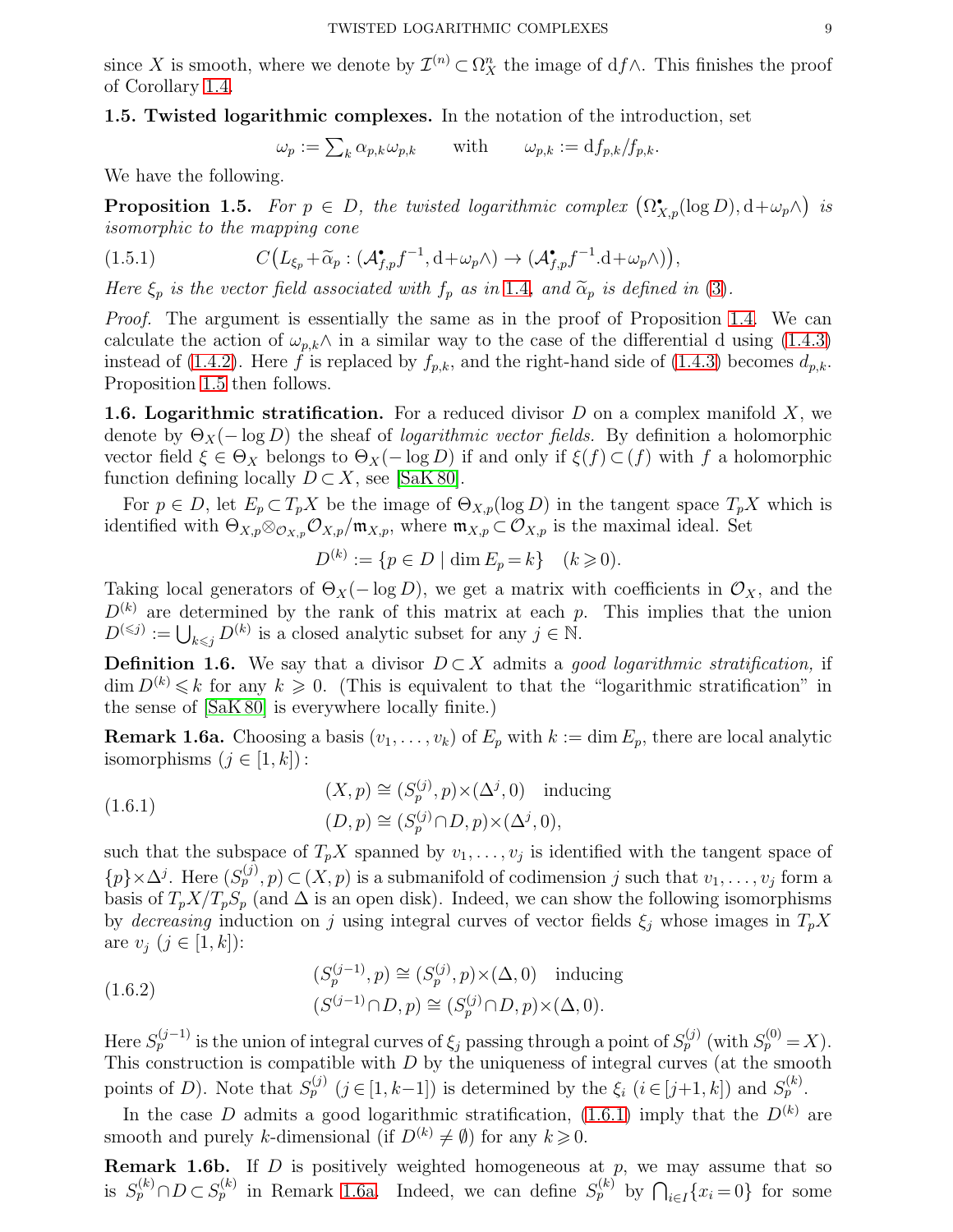subset  $I \subset \{1, \ldots, n\}$  with  $x_1, \ldots, x_n$  weighted coordinates for  $f_p$ . (It does not seem clear whether this can be used for another proof of Lemma [1.6](#page-9-2) below, since the situation at  $q \in S_p^{(k)} \cap D^{(k)} \setminus \{p\}$  seems rather unclear when  $k < \dim D^{(k)}$ .)

The following would be known to specialists (see [\[CNM 96\]](#page-20-2), etc.).

<span id="page-9-2"></span>**Lemma 1.6.** Assume the divisor  $D$  is everywhere positively weighted homogeneous as in the introduction. Then D admits a good logarithmic stratification.

*Proof.* We have to show that dim  $D^{(k)} \leq k$  for any  $k \geq 0$ . Take a smooth point  $p \in D^{(k)}$ . We have the vector field  $\xi = \sum_i w_i x_i \partial_{x_i}$  associated to  $f_p$  so that  $\xi(f_p) = f_p$ . Using the trivialization of the tangent bundle by the coordinates  $x_1, \ldots, x_n$ , this vector field is identified with the map

$$
(1.6.3) \t\t\t (x_1, \ldots, x_n) \mapsto (w_1 x_1, \ldots, w_n x_n).
$$

If dim  $D^{(k)} > k$  (= dim  $E_p$ ), we then see that its image cannot be contained in  $E_q$  for some  $q \in D^{(k)}$  sufficiently near p, since the  $E_q$  depend on q continuously in the Grassmannian. This is, however, a contradiction, since  $\xi \in \Theta_X(-\log D)$ . So Lemma [1.6](#page-9-2) follows.

<span id="page-9-0"></span>**Corollary 1.6.** Assume the divisor  $D$  is everywhere positively weighted homogeneous. Then the morphism  $(1)$  is a quasi-isomorphism if and only if it is a D-quasi-isomorphism.

*Proof.* Apply the functor  ${}^{l}DR_X^{-1}$  to the morphism [\(1\)](#page-0-0) (see [\[Sa 89\]](#page-20-7)), and consider the mapping cone

(1.6.4) 
$$
\widetilde{\mathcal{M}}_X^{\bullet} := C\left( {}^{l}DR_X^{-1}(\mathcal{M}_{X,\log}^{\bullet}(L), \nabla) \to {}^{l}DR_X^{-1}(\mathcal{M}_X^{\bullet}(L), \nabla) \right).
$$

This is a bounded complex of *coherent*  $\mathcal{D}_X$ -modules. We have to show that this is acyclic if  $DR_X(\widetilde{\mathcal{M}}^{\bullet}_X)$  is acyclic. Set  $Z := \bigcup_j \text{Supp } \mathcal{H}^j \widetilde{\mathcal{M}}^{\bullet}_X$ , and assume  $Z \neq \emptyset$ . By Remark [1.6a,](#page-8-2) Z is a union of strata of S. Let V be a maximal-dimensional stratum contained in Z. By the local analytic triviality along  $V$ , we may restrict to an appropriate transversal slice to V as in Remark [1.6a](#page-8-2) so that the assertion is reduced to the case Z is a point, denoted by 0. The cohomology sheaves  $\mathcal{H}^j \mathcal{M}^{\bullet}_X$  are then finite direct sums of  $\mathcal{B}_0 := \mathbb{C}[\partial_{x_1}, \dots, \partial_{x_n}],$  see for instance [\[Ma 75\]](#page-20-22). (This is a special case of Kashiwara's equivalence, see for instance [\[Sa 22\]](#page-21-14).) We now get a contradiction, since  $DR_X\mathcal{B}_0 = \mathbb{C}_{\{0\}}$ . This finishes the proof of Corollary [1.6.](#page-9-0)

# <span id="page-9-1"></span>**1.7. Regular holonomicity of**  ${}^{l}DR_X^{-1}(\Omega_X^{\bullet}(\log D), d)[n]$ . We have the following.

<span id="page-9-3"></span>**Proposition [1](#page-2-0).7.** Under the notation and hypothesis of Corollary 1,  ${}^{l}\text{DR}_X^{-1}(\Omega_X^{\bullet}(\log D), d)[n]$ is quasi-isomorphic to a regular holonomic  $\mathcal{D}_X$ -module.

*Proof.* Consider first the case where  $D \subset X = \mathbb{C}^n$  is defined by a weighted homogeneous polynomial with positive weights and  $D$  has an isolated singularity at 0 (cutting  $D$  by a general hyperplane of X). Let  $\rho: (\tilde{X}, \tilde{D}) \to (X, D)$  be an embedded resolution inducing the isomorphism over  $X \setminus \{0\}$ . Set  $E := \rho^{-1}(0)$ . There are canonical morphisms

(1.7.1) 
$$
(\Omega_X^{\bullet}(\log D), d) \to (\rho_* \Omega_X^{\bullet}(\log \widetilde{D})(*E), d) \to \mathbf{R}\rho_* (\Omega_X^{\bullet}(\log \widetilde{D})(*E), d).
$$

Here  $\mathbf{R}_{\rho_{*}}$  is defined by taking Godement canonical flasque resolution (using discontinuous sections), and  $(*E)$  denotes the localization by a local defining function of E. The functor  ${}^{l}DR^{-1}$  (see [\(2\)](#page-0-1) for definition) commutes with the direct image by  $\rho$ , see [\[Sa 89,](#page-20-7) 3.3–5]. We then get the isomorphisms in  $D^b_{\text{coh}}(\mathcal{D}_X)$ :

(1.7.2)  
\n
$$
{}^{l}\mathbf{DR}_{X}^{-1}\mathbf{R}\rho_{*}\big(\Omega_{\tilde{X}}^{\bullet}(\log \tilde{D})(*E), d\big)[n]
$$
\n
$$
= \rho_{*}^{\mathcal{D}}\big({}^{l}\mathbf{DR}_{\tilde{X}}^{-1}\big(\Omega_{\tilde{X}}^{\bullet}(\log \tilde{D})(*E), d\big)[n]\big)
$$
\n
$$
= \rho_{*}^{\mathcal{D}}\mathcal{O}_{\tilde{X}}(*\tilde{D}) = \mathcal{O}_{X}(*D),
$$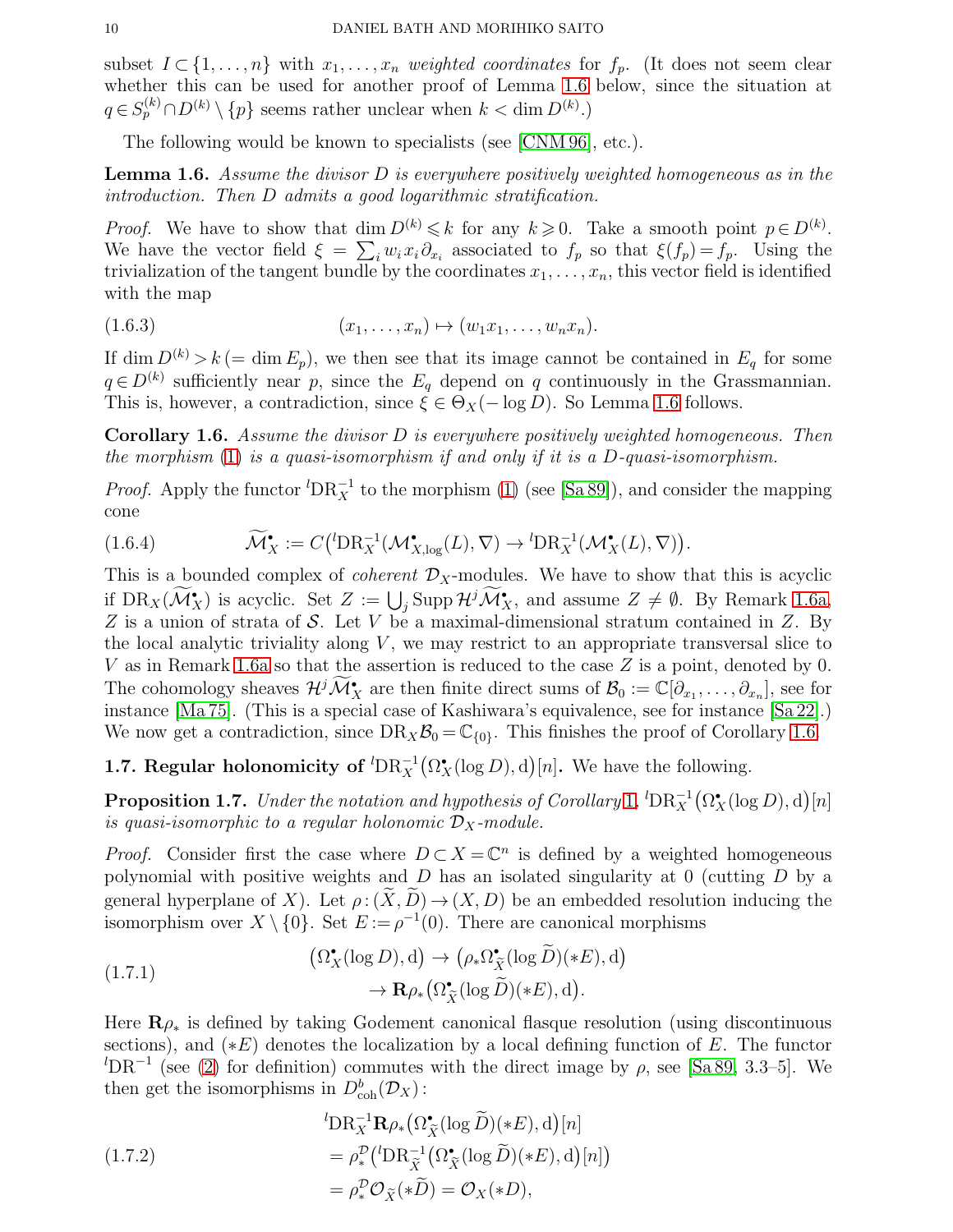since  $D \subset X$  is a divisor with normal crossings, where  $\rho_*^{\mathcal{D}}$  denotes the direct image as  $\mathcal{D}$ modules. (For the last isomorphism, see for instance [\[Sa 22,](#page-21-14) Prop. 1.2].) We thus get the canonical morphism

<span id="page-10-0"></span>(1.7.3) 
$$
{}^{l}\mathbf{DR}_{X}^{-1}(\Omega_{X}^{\bullet}(\log D),\mathrm{d})[n] \to \mathcal{O}_{X}(*D),
$$

inducing an isomorphism over  $X \setminus \{0\}$ . Let  $\mathcal{C}^{\bullet}$  be the mapping cone of [\(1.7.3\)](#page-10-0). This belongs to  $D^b_{\text{coh}}(\mathcal{D}_X)$ , and is cohomologically supported on  $\{0\} \subset X$  so that the  $\mathcal{H}^j\mathcal{C}^{\bullet}$  are finite direct sums of  $\mathcal{B}_0$  by the same argument as in the proof of Corollary [1.6.](#page-9-0) Hence

$$
(1.7.4) \t\t\t\t\mathcal{H}^j\mathcal{C}^\bullet = 0 \t\t(j \neq -1, 0),
$$

since  $\mathcal{H}^j\text{DR}_X(\mathcal{C}^{\bullet})=0$   $(j \neq -1,0)$  as a consequence of Proposition [1.4.](#page-7-3) Using the long exact sequence associated with the mapping cone, we then see that  ${}^{l}DR_{X}^{-1}(\Omega_{X}^{*}(\log D), d)[n]$  is (quasi-)isomorphic to a regular holonomic  $\mathcal{D}_X$ -module in the derived category.

We now consider the case  $D \subset X$  is homogeneous and a general transversal slice has weighted homogeneous isolated singularities. Let  $\rho' : \overline{X} \to X$  be the blow-up at  $0 \in X$  with  $E \cong \mathbb{P}^{n-1}$  the exceptional divisor. Let  $D' \subset \widetilde{X}$  be the proper transform of D. Note that  $\widetilde{X}$ is a line bundle over E with projection  $\pi : \widetilde{X} \to E$  and zero-section E. Moreover  $D' \subset \widetilde{X}$  is the inverse image of the projective hypersurface  $Z \subset E$  defined by f. There are canonical morphisms

(1.7.5)  
\n
$$
(\Omega_X^{\bullet}(\log D), d) \to (\rho'_* \Omega_{\widetilde{X}}^{\bullet}(\log D')(*E), d)
$$
\n
$$
\to \mathbf{R} \rho'_* (\Omega_{\widetilde{X}}^{\bullet}(\log D')(*E), d),
$$

inducing isomorphisms on  $X \setminus \{0\}$ . Let  $\mathcal{C}'^{\bullet}$  be the mapping cone of the composition to which the functor <sup>*l*</sup>DR<sub>X</sub><sup>-1</sup> is applied. Then the  $\mathcal{H}^j\mathcal{C}'^{\bullet}$  are finite direct sums of  $\mathcal{B}_0$ , hence

(1.7.6) 
$$
{}^{l}\mathbf{DR}_{X}^{-1}(\Omega_{X}^{\bullet}(\log D),\mathbf{d}) \in D_{\mathrm{rh}}^{b}(\mathcal{D}_{X}).
$$

Indeed, the above argument for transversal slices implies that

(1.7.7) 
$$
{}^{l}\mathbf{DR}_{\widetilde{X}}^{-1}(\Omega_{\widetilde{X}}^{\bullet}(\log D'),\mathrm{d}) \in D_{\mathrm{rh}}^{b}(\mathcal{D}_{\widetilde{X}}),
$$

and regular holonomicity does not change by localizing along  $E$  and taking the direct image.

Let  $K^{\bullet}$  be the mapping cone of [\(1\)](#page-0-0) in  $D_c^b(X, \mathbb{C})$  for  $L = \mathbb{C}_U$ . We see that the  $\mathcal{H}^j K^{\bullet}$  are supported on the singular locus  $\Sigma$  of D which is a union of lines  $\Sigma_i$  passing through  $0 \in X$ , and moreover we have  $\mathcal{H}^j \mathcal{K}_p^{\bullet} = 0$  unless

$$
j \in [-2, 0], p = 0
$$
 or  $j \in [-2, -1], p \in \Sigma \setminus \{0\},$ 

applying Proposition [1.4.](#page-6-0) In order to show that  ${}^{l}DR_{\tilde{X}}^{-1}$  $(\Omega^{\bullet}_{\widetilde{X}}(\log D'), d)$  is (quasi-)isomorphic to a regular holonomic  $\mathcal{D}_X$ -module in the derived category, it is then sufficient to show that

(1.7.8) 
$$
\mathbf{P}\mathcal{H}^j\mathcal{K}^{\bullet} = 0 \quad (j \neq -1, 0),
$$

where the  $P\mathcal{H}^j$  are as in [\[BBD 82\]](#page-20-25). (It is quite easy to see that the de Rham functor form regular holonomic  $\mathcal{D}_X$ -modules to the abelian full subcategory of  $D_c^b(\mathbb{C}_X)$  constructed in that book is exact and faithful.) Using the theory of  $t$ -structure in the 1-dimensional case, this can be reduced to the vanishing

$$
\mathcal{H}_{\{0\}}^0 \mathcal{H}^{-2} \mathcal{K}^\bullet = 0.
$$

Let  $\ell$  be a sufficiently general linear function on X such that  $\ell^{-1}(0)$  intersects the  $\Sigma_i$ transversally at 0. In the notation of Remark [1.3c,](#page-5-1) we have by [\[DiSa](#page-20-15) 04, Thm. 0.1] a canonical inclusion

$$
(1.7.10) \t\t H^{n-2}(F_{f,0},\mathbb{C})_1 \hookrightarrow \bigoplus_i H^{n-2}(F_{f_i,p_i},\mathbb{C})_1^{T_i}.
$$

By Proposition [1.4,](#page-6-0) it is enough to show that this is strictly compatible with the pole order filtration P. This morphism can be constructed by using the canonical morphism

$$
(1.7.11) \qquad (\mathcal{H}^{n-2}\psi_{f,1}\mathbb{C}_X)_0 \hookrightarrow \psi_{\ell,1}\mathcal{H}^{n-2}\psi_{f,1}\mathbb{C}_X,
$$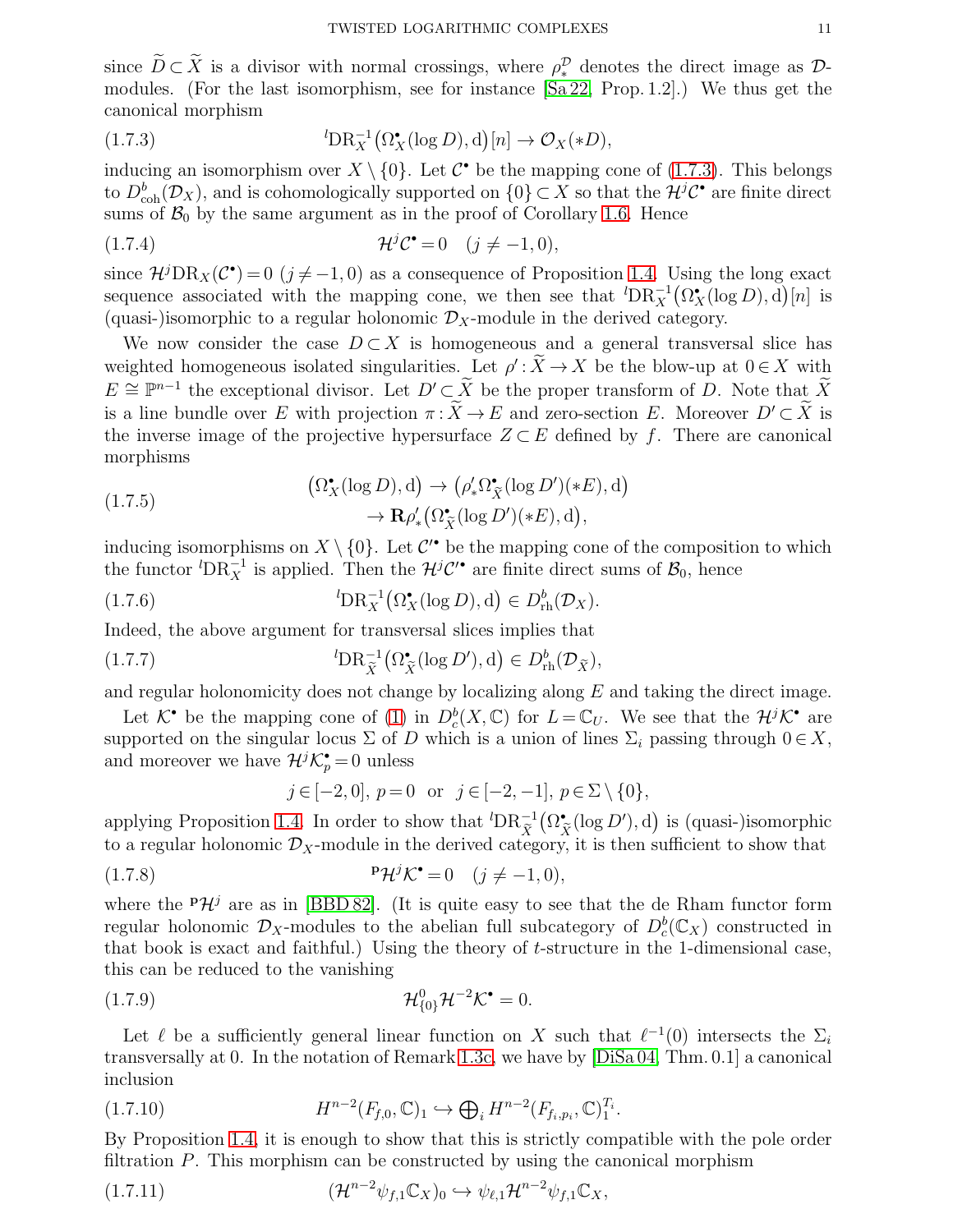and the latter is strictly compatible with the Hodge filtration  $F$  by the theory of nearby and vanishing cycle functors of mixed Hodge modules [\[Sa 90\]](#page-20-26). So the assertion follows from the coincidence of the Hodge and pole order filtrations on  $H^{n-2}(F_{f,0}, \mathbb{C})$ , see [\[DiSt 20,](#page-20-17) Prop. 2.2] (where  $n = \dim X - 1$ ). This finishes the proof of Proposition [1.7.](#page-9-3)

#### 2. Proof of the main theorems

<span id="page-11-1"></span>In this section, we prove the main theorems applying the assertions in the previous section.

<span id="page-11-0"></span>**2.1. Proof of Theorem [1.](#page-1-3)** The eigenvalues of the action of  $L_{\xi_p}$  on the  $\mathcal{A}_{f,p}^j f^{-1}$  are contained in  $e_p^{-1}\mathbb{Z}$  by definition, where  $e_p$  is as in [\(3\)](#page-1-2). By Proposition [1.5,](#page-8-1) the stalk of the twisted logarithmic complex at  $p$  is then acyclic under the assumption [\(4\)](#page-1-4). So it is enough to show the vanishing

$$
(2.1.1) \t\t Hj(V \setminus D, L|_{V \setminus D}) = 0,
$$

where V is a sufficiently small open neighborhood of p in X. Using the  $\mathbb{C}^*$ -action, we may assume  $V = \mathbb{C}^n$  with D defined by a weighted homogeneous polynomial  $f_p = \prod_k f_{p,k}$  in  $\mathbb{C}^n$ . Set

$$
a_i := e_p w_{p,i} \quad (i \in [1, n]).
$$

Consider the finite map

$$
\pi: V' := \mathbb{C}^n \ni (x_1, \dots, x_n) \mapsto (x_1^{a_1}, \dots, x_n^{a_n}) \in V = \mathbb{C}^n.
$$

Put

<span id="page-11-4"></span>
$$
g := \pi^* f_p, \quad g_k := \pi^* f_{p,k}.
$$

Then g,  $g_k$  are homogeneous polynomials of degree  $d := e_p$  and  $d_k := e_p d_{p,k}$  respectively.

Let  $\rho: V \to V'$  be the blow-up along  $0 \in V'$ . Let  $D', L'$  be the inverse image or pullback of D, L by  $\pi$ , and similarly for D, L replacing  $\pi$  with  $\widetilde{\pi} := \pi \circ \rho$ . Here L is identified with L'. Since L is a direct factor of the direct image of L' by the finite morphism  $\pi$ , it is sufficient to show that

<span id="page-11-2"></span>(2.1.2) 
$$
H^{j}(\widetilde{V} \setminus \widetilde{D}, \widetilde{L}|_{\widetilde{V} \setminus \widetilde{D}}) = 0.
$$

Let  $\lambda_0$  be the local monodromy (eigenvalue) of the local system  $\widetilde{L}$  around the exceptional divisor E of  $\rho$ . Since  $\tilde{V} \setminus \tilde{D}$  is a  $\mathbb{C}^*$ -bundle over  $\mathbb{P}^{n-1} \setminus \{g=0\}$ , the vanishing  $(2.1.2)$  is reduced to the inequality

<span id="page-11-3"></span>
$$
\lambda_0 \neq 1,
$$

using the Leray-type spectral sequence.

In order to calculate  $\lambda_0$ , consider a generic line  $\ell$  in  $V'$  passing through the origin. Its pullback to V intersects E transversally. We perturb this  $\ell$  slightly so that it intersects D' transversally at smooth points. The above  $\lambda_0$  is the product of the local monodromy eigenvalues for all the intersection points. (Note that  $\ell$  is a complex line.) Let  $\lambda_k$  be the contribution coming from the intersection points with  ${g_k}$  so that  $\lambda_0 = \prod_k' \lambda_k$ . In view of the hypothesis  $(4)$ , the inequality  $(2.1.3)$  is then reduced to the following.

$$
\lambda_k = e^{-2\pi i d_k \alpha_{p,k}}.
$$

In the case  $f_{p,k}$  does not coincide with any  $x_i$  (up to non-zero constant multiple), the intersection  $\{g_k=0\} \cap (\mathbb{C}^*)^n$  is non-empty, and we get  $(2.1.4)$ , since  $\pi$  is unramified over  $(\mathbb{C}^*)^n$  and the intersection number of  $\{g_k=0\}$  and  $\ell$  coincides with the degree of  $g_k$ , that is,  $d_k$ .

In the other case, we have  $f_{p,k} = x_i$  (up to non-zero constant multiple) for some *i*. The intersection number of  $\{x_i = 0\}$  with  $\ell$  is 1, and the local monodromy of L' around  $\{x_i = 0\}$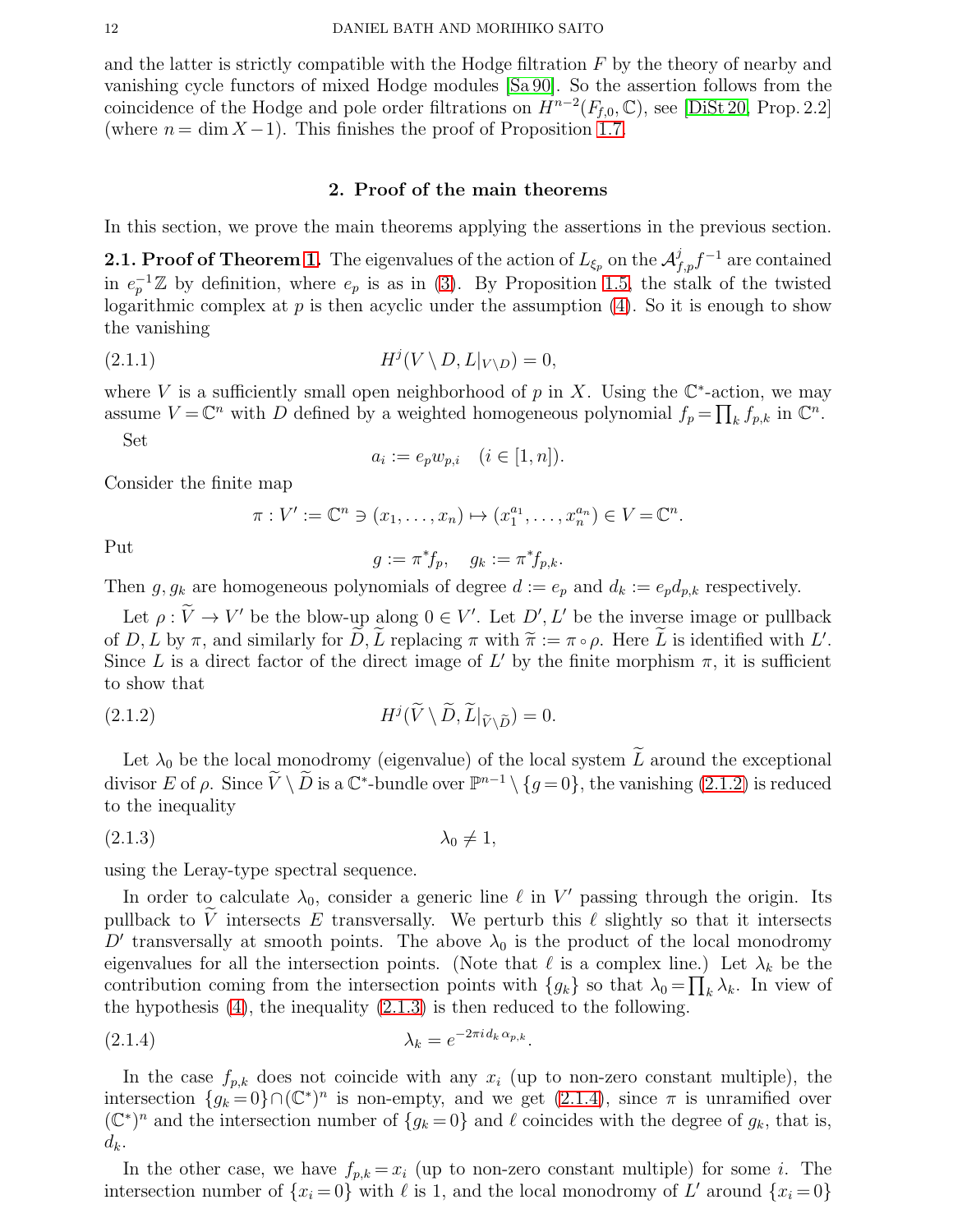is given by  $\lambda_i^{a_i}$  with  $\lambda_i = e^{-2\pi i \alpha_{p,k}}$  and  $d_{p,k} = w_{p,i}$  (since  $f_{p,k} = x_i$ ). So [\(2.1.4\)](#page-11-4) follows. This finishes the proof of Theorem [1.](#page-1-3)

<span id="page-12-0"></span>2.2. Proof of Theorem [2.](#page-1-1) We first show the assertion (ii). Under the hypothesis on the integral roots of  $b_{f,q}(s)$  for  $q \neq p$ , the Bernstein-Sato polynomial  $b_f(s)$  has an integral root which is strictly smaller than  $-1$  if and only if

<span id="page-12-3"></span>(2.2.1) 
$$
P^{n-1}H^{n-1}(F_f,\mathbb{C})_1 \neq H^{n-1}(F_f,\mathbb{C})_1,
$$

see Theorem [1.3](#page-5-0) (that is,  $[Sa\ 07, Thm. 2]$ ). By  $(1.2.4-5)$ , the left-hand side of  $(2.2.1)$  is identified with the image of

<span id="page-12-4"></span>
$$
(\mathcal{H}_{f,p}^n)_1 \to (\mathcal{G}_{f,p}^n)_1.
$$

Here we can replace  $\mathcal{G}_{f,p}^n$  with  $\mathcal{G}_{f,p}^n[t^{-1}]$  (the localization by t), since we take  $\mathrm{Gr}_V^1$ . (Indeed, the kernel and cokernel of the localization morphism are unions of subgroups annihilated by  $t^k$  ( $k \gg 0$ ), hence  $\text{Gr}^1_V$  does not change under the localization by t.) The morphism [\(2.2.2\)](#page-12-4) is then identified with

<span id="page-12-5"></span>(2.2.3) 
$$
H^n(\mathcal{A}_{f,p}^{\bullet}f^{-1},d)_0 \to \varinjlim_{r'} H^n(\mathcal{A}_{f,p}^{\bullet}f^{-r},d)_0.
$$

where <sub>0</sub> denotes the degree 0 part. (Note that the differential d on  $\mathcal{A}_{f,p}^{\bullet}$  commutes with multiplication by  $f^k$  for  $k \in \mathbb{N}$ .) Since the meromorphic de Rham complex is the inductive limit of  $(\Omega_X^{\bullet}(\log D)f^{-r}, d)$ , the assertion (ii) now follows from Proposition [1.4.](#page-6-0)

The assertion (i) also follows from Proposition [1.4](#page-6-0) using the coincidence of Ker $\iota_{f,p}^n$  with the torsion (see [\[BaSa 07,](#page-20-11) Thm. 1] or [1.2\)](#page-4-0), since the morphism  $(2.2.2)$  is identified with  $(2.2.3)$ . This finishes the proof of Theorem [2.](#page-1-1)

2.3. Proofs of Corollaries [1](#page-2-0) and [2.](#page-3-0) Corollary 1 follows from Theorem [2](#page-1-1) using [\[Sa 16b,](#page-21-5) Thm. 2], [\[DiSa 12,](#page-20-13) Cor, 4.7] as is explained after Corollary [1,](#page-2-0) since the morphism [\(2.2.2\)](#page-12-4) is identified with [\(2.2.3\)](#page-12-5) in [2.2.](#page-12-0)

For the proof of Corollary [2,](#page-3-0) it is enough to show that  $M_{kd}^{(2)} \neq 0$  for some  $k \in \mathbb{Z}_{\geqslant 2}$  in the notation of Remark [1.3a,](#page-5-4) using Proposition [1.4.](#page-6-0) This non-vanishing follows from *injectivity* of the morphism

<span id="page-12-6"></span>(2.3.1) 
$$
M' \hookrightarrow M^{(2)} \text{ (or equivalently, } M' \cap \text{Im } d_1 = 0),
$$

(see [\[Sa 16b,](#page-21-5) Thm. 3]) combined with a *symmetry* of the  $\mu'_{k}$  with center  $nd/2$  (see [\[DiSa 12,](#page-20-13) Cor. 1]), where  $n \ge 3$ . Indeed, the hypothesis implies that  $\mu'_{dn'} > 0$ , since

$$
\mu'_k + \mu''_k = \nu_k + \gamma_k \qquad (k \in \mathbb{Z}),
$$

(see [\[DiSa 12,](#page-20-13) (0.3)]) and  $\mu_k'' \leq \tau_Z = \mu_Z$ . Here

(2.3.3) 
$$
\sum_{k} \gamma_{k} t^{k} := \left( \sum_{k=1}^{d-1} t^{k} \right)^{n} \text{ (in particular, } \gamma_{d} = \binom{d-1}{n-1},
$$

$$
M' := H_{\mathfrak{m}}^{0} M, \quad M'' := M/M', \quad \mu'_{k} := \dim M'_{k}, \quad \mu''_{k} := \dim M''_{k},
$$

with  $\mathfrak{m} \subset \mathbb{C}[x_1,\ldots,x_n]$  the maximal ideal, M is as in Remark [1.3a,](#page-5-4) and we have  $\gamma_d \leq \gamma_{dn'}$ , see for instance [\[Sa 16b,](#page-21-5) (4.11.1)]. This finishes the proofs of Corollaries [1](#page-2-0) and [2.](#page-3-0)

<span id="page-12-2"></span>Remark 2.3. The morphism [\(5\)](#page-1-0) can be injective even if the pole order spectral sequence does not degenerate at  $E_2$ , since we need the non-degeneration exactly at the degree d part for the non-injectivity as is shown by Theorem [2](#page-1-1) (i). Set, for instance,

<span id="page-12-1"></span>
$$
f = x^4 + y^3z + z^3w + xyzw.
$$

The associated projective hypersurface has a unique singular point which has type  $T_{3,4,8}$  (not  $T_{3,3,4}$ ) with Milnor number 14 and Tjurina number 13 (according to calculations by a small computer program for non-degenerate functions and also by Singular [\[DGPS 20\]](#page-20-27)). Using a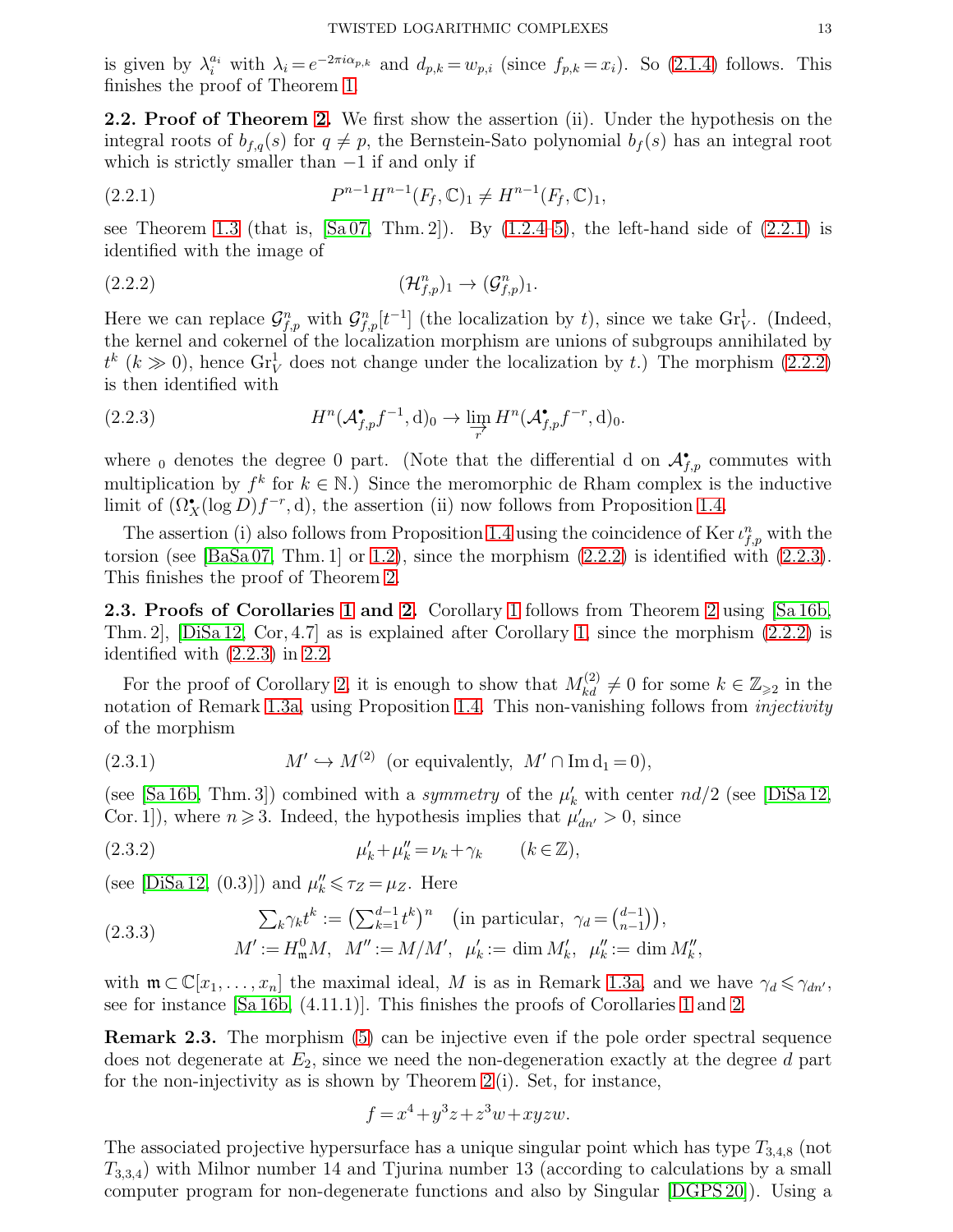small computer program based on the algorithm explained in [\[Sa 20a\]](#page-21-9), the numerical data of the pole order spectral sequence are given as follows:

| $k: 4 \quad 5 \quad 6 \quad 7 \quad 8 \quad 9 \quad 10 \quad 11 \quad 12$      |  |
|--------------------------------------------------------------------------------|--|
| $\gamma_k$ : 1 4 10 16 19 16 10 4 1                                            |  |
| $\mu_k$ : 1 4 10 16 19 17 13 13 13                                             |  |
| $\mu_k^{(2)}$ : 1 4 8 8 7 4 1 1 1                                              |  |
| $\mu_k^{(3)}:$ 1 4 7 7 6 3                                                     |  |
| 1 3 9 12<br>$\nu_k:$                                                           |  |
| $\nu_k^{_{(2)}}$ :<br>$\mathbf{1}$<br>$\begin{array}{ccc} & 1 & 1 \end{array}$ |  |
| $\nu_k^{(3)}$ :<br>$-1$ $-1$                                                   |  |

Here  $\mu_k^{(r)} = \dim M_k^{(r)}$  $\mu_k^{(r)}$  (and similarly for  $\nu_k^{(r)}$  $\mu_k^{(r)}$ ), see Remark [1.3b.](#page-5-5) In this case we have  $\mu_4^{(2)} = \mu_4^{(3)}$  $\frac{5}{4}$ . This implies that we may have the injectivity of [\(5\)](#page-1-0). (Some more calculation would be needed to see if the spectral sequence degenerates at  $E_3$ .)

On the other hand, let

$$
f = x^5 + y^4 z + x^3 y^2 + w^5,
$$

so that  $f = g + w^5$  with  $g \in \mathbb{C}[x, y, z]$  treated in [\[Sa 20a,](#page-21-9) Ex. 5.1]. We have

|                                                 |  |  |  |  |  | $k: 4 \quad 5 \quad 6 \quad 7 \quad 8 \quad 9 \quad 10 \quad 11 \quad 12 \quad 13 \quad 14 \quad 15 \quad 16$ |             |  |
|-------------------------------------------------|--|--|--|--|--|---------------------------------------------------------------------------------------------------------------|-------------|--|
| $\gamma_k$ : 1 4 10 20 31 40 44 40 31 20 10 4 1 |  |  |  |  |  |                                                                                                               |             |  |
| $\mu_k$ : 1 4 10 20 31 40 45 46 45 44 44 44 44  |  |  |  |  |  |                                                                                                               |             |  |
| $\mu_k^{(2)}$ : 1 3 4 6 7 7 7 6 5 4 4 4 4       |  |  |  |  |  |                                                                                                               |             |  |
| $\mu_k^{(3)}$ : 1 1 2 3 3 3 2 1                 |  |  |  |  |  |                                                                                                               |             |  |
| $\nu_k$ :                                       |  |  |  |  |  | 1 6 14 24 34 40 43                                                                                            |             |  |
| $\frac{\nu_k^{(2)}}{\nu_k^{(3)}}$ :             |  |  |  |  |  |                                                                                                               | $1 \t2 \t3$ |  |
|                                                 |  |  |  |  |  |                                                                                                               |             |  |

Here  $\mu_5^{(2)} \neq \mu_5^{(3)}$  $_5^{(5)}$ . This implies the non-injectivity of [\(5\)](#page-1-0) for  $j = 4$ .

<span id="page-13-0"></span>**2.4. Proof of Proposition [1.](#page-2-1)** The equivalence [\(a\)](#page-2-2)  $\Leftrightarrow$  [\(b\)](#page-2-3) follows from Corollary [1](#page-2-0) and Proposition [1.4](#page-6-0) using [\[DiSa 04,](#page-20-15) Thm. 0.1] (see Remark [1.3c\)](#page-5-1) and the inclusion  $F \subset P$  for  $\mathcal{H}_{f,0}^2$ . We may assume  $p=0 \in D$ , since the assertion for  $p \in D \setminus \{0\}$  is an easy consequence of Proposition [1.4.](#page-6-0) (Note that 1 is the unique integral spectral number of reduced plane curve singularities.) We have  $\nu_{kd}^{(2)} = 0$  for  $k \geq 3$  using the inclusion  $F \subset P$  together with the  $E_2$ -degeneration of spectral sequence (see [\[Sa 16b,](#page-21-5) Thm. 2]), where the differential d shifts the degree by  $-d$ , since  $df \wedge$  preserves it. This vanishing together with that of  $\mu_{kd}^{(2)}$  for  $k \geq 2$ (which is equivalent to condition [\(b\)](#page-2-3) at 0) implies surjectivity of [\(5\)](#page-1-0) at 0 for any  $j \in \mathbb{Z}$  using Proposition [1.4.](#page-6-0)

The equivalence [\(b\)](#page-2-3)  $\Leftrightarrow$  [\(c\)](#page-2-4) follows from Corollary [1.](#page-2-0) For [\(c\)](#page-2-4)  $\Leftrightarrow$  [\(d\)](#page-2-5), we have symmetries of the  $\mu'_k$  and  $\delta''_k := \mu''_k - \nu_{k+d}$  with center  $3d/2$  and d respectively (see [\[Sa 16b,](#page-21-5) (16)]). Note that, if the differential  $d_1: N_{k+d} \to M''_k$  is not bijective for some  $k \geq 2d$  (where  $\delta''_k = 0$  using a symmetry), then we get that  $\nu_{k+1}^{(2)}$  $k+d \neq 0$  by  $(2.3.1)$ , but this contradicts the  $E_2$ -degeneration of spectral sequence using the inclusion  $F \subset P$ . The argument is similar for  $(c) \Leftrightarrow (e)$  $(c) \Leftrightarrow (e)$  employing also [\[DiPo 16,](#page-20-20) Thm. 4.1], which says that  $\mu'_{k-1} \leq \mu'_{k}$  for  $k \leq 3d/2$  and  $\mu'_{k+1} \leq \mu'_{k}$  for  $k \geq 3d/2$ . This finishes the proof of Proposition [1.](#page-2-1)

<span id="page-13-1"></span>**Remark 2.4.** Assume  $f = x^d + g(y, z)w$  with  $g(y, z)$  a reduced homogeneous polynomial of degree  $d-1$  in y, z and  $d \geq 3$ . The unipotent monodromy part of the vanishing cycle complex  $\varphi_{f,1}\mathbb{Q}_X$  vanishes (using for instance [\[Sa 20b,](#page-21-6) Rem. 3.2] and the Thom-Sebastiani type theorem [\[Sa 94,](#page-20-18) Thm. 0.8]). In the case  $f = x^5 + y^4w + z^4w$ , the pole order spectral sequence can be calculated as below (using a small computer program explained in Remark [2.3\)](#page-12-2):

|                                                 |  |  | $k: 4 \quad 5 \quad 6 \quad 7 \quad 8 \quad 9 \quad 10 \quad 11 \quad 12 \quad 13 \quad 14 \quad 15 \quad 16$ |                       |                     |  |  |
|-------------------------------------------------|--|--|---------------------------------------------------------------------------------------------------------------|-----------------------|---------------------|--|--|
| $\gamma_k$ : 1 4 10 20 31 40 44 40 31 20 10 4 1 |  |  |                                                                                                               |                       |                     |  |  |
| $\mu_k$ : 1 4 10 20 31 41 48 51 52 52 52 52 52  |  |  |                                                                                                               |                       |                     |  |  |
| $\mu_k^{(2)}$ : 3 3 3 3                         |  |  |                                                                                                               |                       |                     |  |  |
| $\nu_k$ :                                       |  |  |                                                                                                               | 1 4 11 21 32 42 48 51 |                     |  |  |
| $\nu_k^{(2)}$ :                                 |  |  |                                                                                                               |                       | $4 \t4 \t4 \t4 \t4$ |  |  |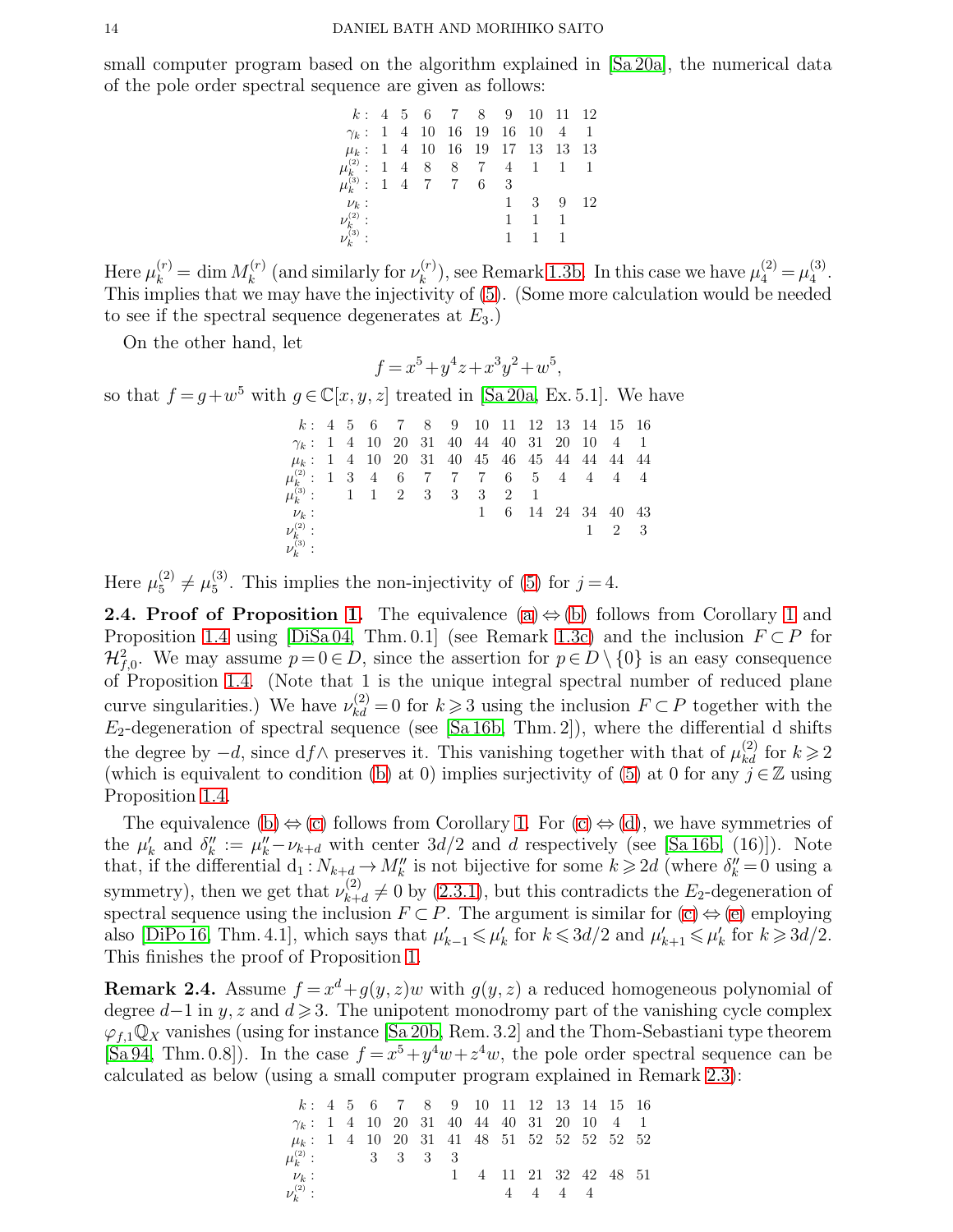### <span id="page-14-5"></span>3. Hyperplane arrangement case

<span id="page-14-0"></span>In this section, we give a simple proof of a stronger version of the comparison theorem for hyperplane arrangements as an immediate corollary of  $[Sc 03]$ ,  $[DeSi 04]$ .

**3.1. Castelnuovo-Mumford regularity.** For a finitely generated graded  $R$ -module M with  $R := \mathbb{C}[x_1, \ldots, x_n]$ , the *Castelnuovo-Mumford regularity* can be defined as

(3.1.1) 
$$
\operatorname{reg} M := \max_{j,k} (c_{j,k} - j),
$$

by taking a minimal graded free resolution

(3.1.2) → F<sup>j</sup> → · · · → F<sup>0</sup> → M → 0,

with  $F_j = \bigoplus_k R(-c_{j,k})$   $(c_{j,k} \in \mathbb{Z}, j \in \mathbb{N})$ , see for instance [\[Ei 05,](#page-20-28) §4A].

By H. Derksen and J. Sidman, we have the following.

<span id="page-14-2"></span>**Proposition 3.1** ([\[DeSi 04,](#page-20-8) Cor. 3.7]). Let F be a free graded R-module which is freely generated in degree m (that is, F is isomorphic to a direct sum of copies of  $R(-m)$ ). Let  $M, M_i \subset F$  be graded R-submodules  $(i \in [1, n])$ . Assume

$$
(3.1.3) \t\t x_i M_i \subset M \subset M_i \quad (i \in [1, n]),
$$

and reg  $M_i \leq r-1$  ( $i \in [1, n]$ ) for some  $r \geq m+2$ . Then reg  $M \leq r$ .

By the same argument as in the proof of [\[Sa 19,](#page-21-3) Prop. 1.3], which was inspired by [\[Sc 03\]](#page-21-2) and a remark before [\[DeSi 04,](#page-20-8) Thm. 5.5] (where the degree is shifted by 1), we can immediately get the following (compare to [\[Ba 22\]](#page-20-5), where the proof is formulated in a rather complicated manner).

<span id="page-14-1"></span>**Corollary 3.1.** Let D be an essential reduced central hyperplane arrangement in  $X := \mathbb{C}^n$ . Then we have the estimate

<span id="page-14-3"></span>(3.1.4) 
$$
\operatorname{reg} \Gamma\big(X, \Omega^j_X(\log D)\big) \leq 0 \qquad (\forall j \in \mathbb{Z}),
$$

where algebraic logarithmic forms are used.

*Proof.* We argue by induction on n and  $d := \deg D$  as in the proof of [\[Sa 19,](#page-21-3) Prop. 1.3]. Here we may assume  $d > n$  (since the normal crossing case with  $d = n$  is trivial) and  $j \in [1, n-1]$ (since  $\Omega_X^j(\log D) = \mathcal{O}_X$  or  $\mathcal{O}_X(d-n)$  if  $j=0$  or n). We may assume also that the coordinate hyperplanes  $D_i := \{x_i = 0\}$  are contained in D changing the coordinates if necessary (since D is assumed to be essential). Let  $D^{(i)}$  be the closure of  $D \setminus D_i$  in X. There are inclusions

$$
(3.1.5) \t\Omega_X^j(\log D^{(i)}) \subset \Omega_X^j(\log D) \subset x_i^{-1} \Omega_X^j(\log D^{(i)}) \quad (j \in \mathbb{Z}, \ i \in [1, n]).
$$

(It is enough to verify these at *smooth* points of  $D$  using the Hartogs-type theorem for logarithmic forms.) If the  $D^{(i)}$  are all essential, then the assertion follows from the inductive hypothesis applying Proposition [3.1](#page-14-2) to

(3.1.6) 
$$
M_i := x_i^{-1} \Gamma\big(X, \Omega_X^j(\log D^{(i)})\big) \quad (i \in [1, n]),
$$

where  $F := \Gamma(X, \Omega_X^j(D))$  with  $m = j - d \leqslant -2$  (since  $j < n < d$ ).

Assume  $D^{(n)}$  is not essential (replacing the order of coordinates if necessary). Then we have  $f = x_n g$  with  $g \in R' := \mathbb{C}[x_1, \ldots, x_{n-1}]$  (changing the coordinates if necessary). Set

<span id="page-14-4"></span>
$$
D' := g^{-1}(0) \subset X' := \mathbb{C}^{n-1}, \quad D'' := \{0\} \subset X'' := \mathbb{C}.
$$

We have the Künneth formula (see for instance [\[CDFV 11\]](#page-20-29))

$$
(3.1.7) \t\t \Omega_X^j(\log D) = \Omega_{X'}^j(\log D') \boxtimes \mathcal{O}_{X''} \oplus \Omega_{X'}^{j-1}(\log D') \boxtimes \Omega_{X''}^1(D'').
$$

(This also follows from the Hartogs-type theorem.) Here  $\Omega^1_{X''}(D'')$  is identified with a free graded  $\mathbb{C}[x_n]$ -module generated freely by  $dx_n/x_n$  (which has degree 0) taking the global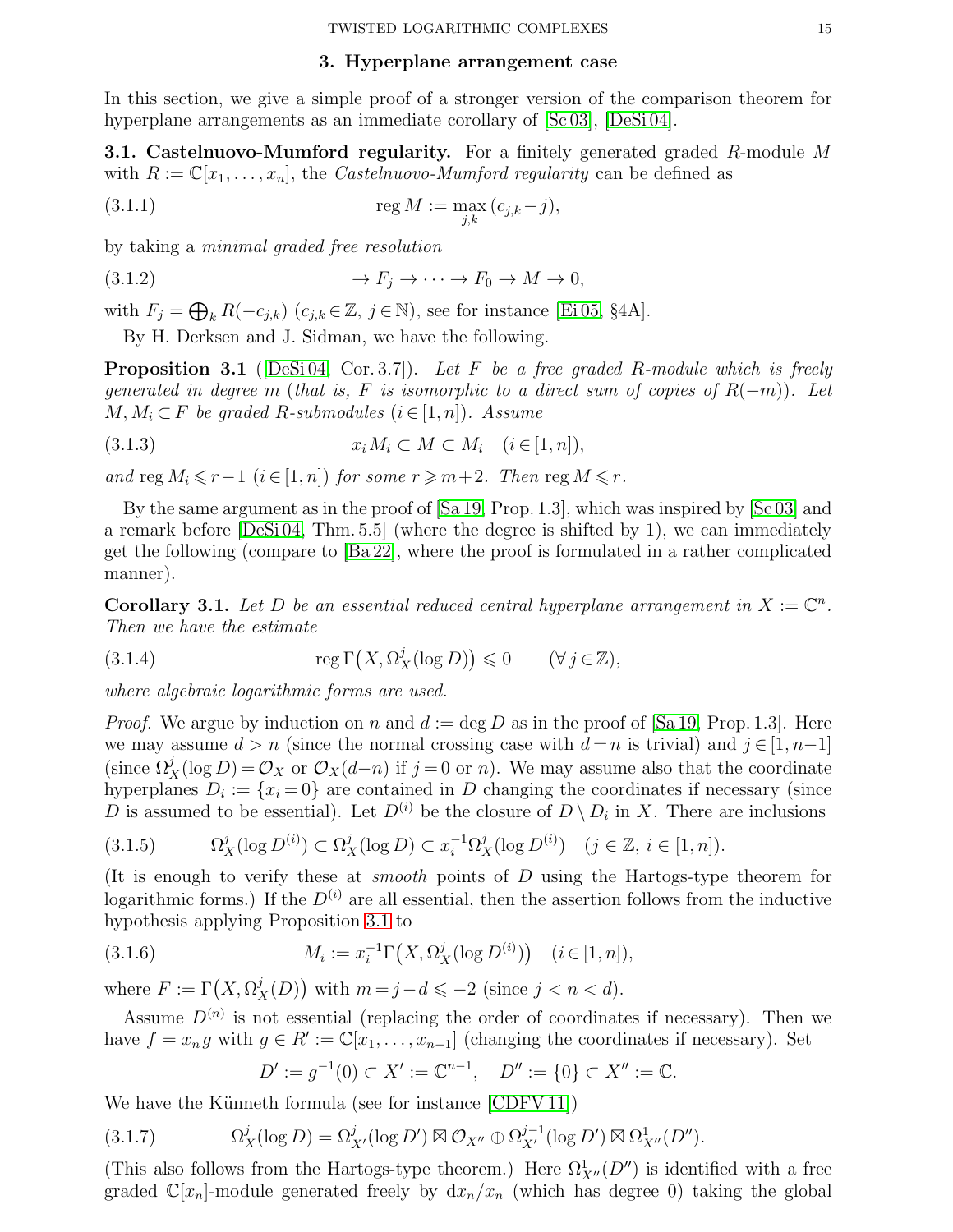sections. So the assertion follows from the inductive hypothesis. We can thus proceed by induction on  $n, d$ . This finishes the proof of Corollary [3.1.](#page-14-1)

**Remark 3.1.** The estimate of regularity [\(3.1.4\)](#page-14-3) for  $j = n-1$  is equivalent to the one for logarithmic vector fields [\[Sa 19,](#page-21-3) Prop. 1.3]. Indeed, there is an isomorphism induced by the interior product

(3.1.8) 
$$
\Theta_X(-\log D) \ni \xi \mapsto f^{-1}\iota_{\xi}\omega_0 \in \Omega_X^{n-1}(\log D),
$$

with  $\omega_0 := dx_1 \wedge \cdots \wedge dx_n$ . Here the degree is shifted by  $n-d$ .

**3.2. Higher cohomology vanishing.** From Corollary [3.1,](#page-14-1) we can deduce the following.

<span id="page-15-3"></span>**Theorem 3.2.** Let D be an essential reduced central hyperplane arrangement in  $X := \mathbb{C}^n$ . Let  $\pi : \widetilde{X} \to X$  be the blow-up at  $0 \in X$  with  $E := \pi^{-1}(0) \ (\cong \mathbb{P}^{n-1})$  the exceptional divisor. Setting  $\ddot{D} := \pi^{-1}(D)$ , we have the higher cohomology vanishing

(3.2.1) 
$$
H^{i}(E, \Omega_{\tilde{X}}^{j}(\log \tilde{D}) \otimes_{\mathcal{O}_{\tilde{X}}} \mathcal{O}_{E}(k)) = 0 \quad (i > 0, k \geq -1, j \in \mathbb{Z}).
$$

Proof. Set

<span id="page-15-2"></span>
$$
M^j := \Gamma\left(X, \Omega^j_X(\log D)\right) \quad (j \in \mathbb{Z}).
$$

The graded R-module  $M^j$  corresponds to the  $\mathcal{O}_X$ -module  $\Omega^j_X(\log D)$ , and also to the  $\mathcal{O}_E$ module  $\mathcal{F}^j$  such that

(3.2.2) 
$$
\Gamma(E, \mathcal{F}^j(k)) = M_k^j \quad (\forall \, k \in \mathbb{Z}).
$$

Indeed, we have the isomorphisms at least for  $k \gg 0$  (since  $E = \text{Proj } R$ , see [\[Ha 77\]](#page-20-30)). The graded R-module  $\bigoplus_{k\in\mathbb{Z}} \Gamma(E,\mathcal{F}^j(k))$  corresponds to the direct image by the inclusion  $X \setminus \{0\} \hookrightarrow X$ , and we can apply the Hartogs-type extension theorem.

We have moreover the isomorphisms

(3.2.3) 
$$
\mathcal{F}^{j}(k) = \Omega_{\tilde{X}}^{j}(\log \tilde{D}) \otimes_{\mathcal{O}_{\tilde{X}}} \mathcal{I}_{E}^{k} / \mathcal{I}_{E}^{k+1} \quad (k \geq 0),
$$

where  $\mathcal{I}_E \subset \mathcal{O}_{\tilde{X}}$  is the ideal sheaf of  $E \subset \tilde{X}$ . Indeed, the right-hand side of [\(3.2.3\)](#page-15-1) can be identified with the subsheaf of  $\Omega_{\tilde{X}}^{j}(\log \tilde{D})|_{E}$  on which the action of the Lie derivation  $L_{\tilde{\xi}}$  is given by multiplication by k with  $\xi$  the pull-back of the vector field

<span id="page-15-4"></span><span id="page-15-1"></span>
$$
\xi := \sum_{i=1}^n x_i \partial_{x_i},
$$

under the *birational* morphism  $\pi$ . Here we use locally the analytic Künneth formula for logarithmic forms as in [\(3.1.7\)](#page-14-4) around each point of  $E \subset X$  together with GAGA. Note that the action of  $L_{\xi}$  on  $M_k^j$  is given by multiplication by k.

Since the normal bundle of  $E \subset \widetilde{X}$  is  $\mathcal{O}_E(-1)$ , we get that

(3.2.4) 
$$
\mathcal{I}_E^k / \mathcal{I}_E^{k+1} \cong \mathcal{O}_E(k) \quad (k \geq 0).
$$

The vanishing [\(3.2.1\)](#page-15-2) now follows from Corollary [3.1](#page-14-1) taking a minimal graded free resolution as in  $(3.1.2)$ , since we have for  $i > 0$ 

(3.2.5) 
$$
H^{i}(E, \mathcal{O}_{E}(k)) = 0 \quad \text{unless} \quad i = n-1, k \leq -n.
$$

This finishes the proof of Theorem [3.2.](#page-15-3)

As a corollary, we get a stronger version of the comparison theorem as follows (compare to [\[Ba 22\]](#page-20-5) where the argument is more complicated using local cohomology).

<span id="page-15-0"></span>**Corollary 3.2a.** Let  $D \subset X$  be a reduced affine or projective hyperplane arrangement. Let L be a C-local system of rank 1 on  $U := X \setminus D$  with  $D_k$ ,  $\lambda_k$ ,  $\alpha_k$  as in the introduction. For an edge  $Z \subset D$ , set  $\alpha_Z := \sum_{D_k \supset Z} \alpha_k$ . Assume  $\alpha_k \notin \mathbb{Z}_{\geqslant 1}$  for any k, and  $\alpha_Z \notin \mathbb{Z}_{\geqslant 2}$  for any dense edge Z. Then the isomorphism [\(2\)](#page-0-1) holds.

*Proof.* We may assume  $X = \mathbb{C}^n$  and D is essential and central, since the assertion is local. We proceed by increasing induction on the codimension of strata of the stratification associated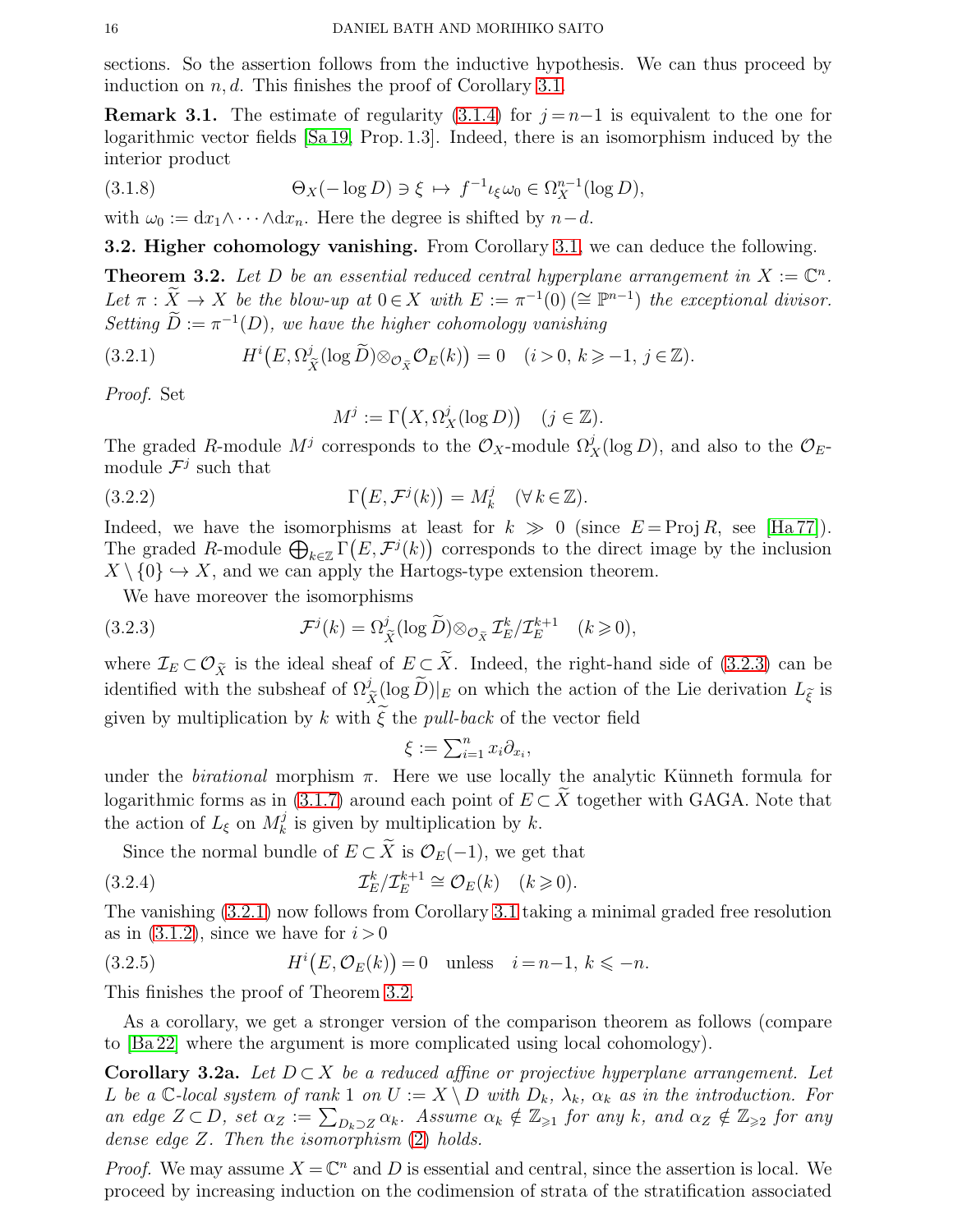to the hyperplane arrangement D. The assertion is well-known in the codimension 1 case, see [\[De 70\]](#page-20-1). Assume the assertion is proved outside a given stratum locally. Here we may assume that the closure of the stratum is a dense edge. In the other case, we can apply the compatibility of the canonical morphism [\(2\)](#page-0-1) with external product  $\boxtimes$  using the Künneth formula and the inductive hypothesis. (The argument becomes more complicated if we consider only the morphism [\(1\)](#page-0-0), since there is some difference between external products of O-modules and C-complexes.)

Cutting  $D$  by a transversal space passing through a general point of the stratum, we may assume that the stratum is 0-dimensional. So  $D$  is an essential indecomposable central hyperplane arrangement, and the assertion holds outside the origin.

<span id="page-16-1"></span>Let  $\pi : \widetilde{X} \to X$ , and  $\widetilde{D}$ , E be as in Theorem [3.2.](#page-15-3) Set

$$
(3.2.6) \t\t \t\t \mathcal{L}_{\tilde{X}} := \pi^* \mathcal{L}_X(E).
$$

Here  $\mathcal{L}_X$  is trivialized by using the twisted differential as in the introduction, and  $(E)$  means the tensor product with  $\mathcal{O}_{\tilde{X}}(E)$ . The residue  $\alpha_E$  along the exceptional divisor E is given by

<span id="page-16-0"></span>(3.2.7) 
$$
\alpha_{\{0\}} - 1 = \sum_{k=1}^{d} \alpha_k - 1 \notin \mathbb{Z}_{\geq 1}.
$$

This can be shown by taking the pull-backs of  $df_k/f_k$  to  $\widetilde{X}$ , where the  $f_k$  are defining linear functions of  $D_k$ . (Note that  $-1$  corresponds to  $(E)$ .) We define  $\mathcal{M}^{\bullet}_{\widetilde{X},\log}(L)$  using this  $\mathcal{L}_{\widetilde{X}}$ . We then get the isomorphism of left  $\mathcal{D}_X$ -modules

(3.2.8) 
$$
{}^{l}\mathbf{DR}_{\widetilde{X}}^{-1}(\mathcal{M}_{\widetilde{X},\log}^{\bullet}(L),\nabla)[n] = \mathcal{M}_{\widetilde{X}}(L),
$$

where  ${}^{l}DR_{\tilde{X}}^{-1}$  is as in [\(2\)](#page-0-1). Indeed, this holds outside E by inductive hypothesis, and the isomorphism can be extended over E using  $(3.2.7)$  and the Künneth formula, see  $(3.1.7)$ .

By Theorem [3.2](#page-15-3) together with [\[Ha 77,](#page-20-30) III, Thm. 11.1] (using [\(3.2.4\)](#page-15-4) and GAGA), we get the vanishing

<span id="page-16-3"></span>(3.2.9) 
$$
R^i \pi_* \mathcal{M}^j_{\widetilde{X}, \log}(L) = 0 \quad (i > 0, j \in \mathbb{Z}),
$$

since  $\mathcal{O}_{\tilde{X}}(E) \otimes_{\mathcal{O}_{\tilde{X}}} \mathcal{O}_E \cong \mathcal{O}_E(-1)$ , and the range of k in [\(3.2.1\)](#page-15-2) is  $\geq -1$ . This implies the D-quasi-isomorphism

(3.2.10) 
$$
\pi_* \mathcal{M}_{\widetilde{X}, \log}^{\bullet}(L) \xrightarrow{\sim} \mathcal{M}_X^{\bullet}(L).
$$

Indeed, the direct image as D-modules corresponds to the sheaf-theoretic direct image of differential complexes (see [\[Sa 88\]](#page-20-6), [\[Sa 89\]](#page-20-7)), and we have

(3.2.11) 
$$
\pi_*^{\mathcal{D}} \mathcal{M}_{\tilde{X}}(L) = \mathcal{M}_X(L),
$$

using the commutativity of direct image and localization, where  $\pi^{\mathcal{D}}_*$  is the direct image as D-module, see for instance [\[Sa 22\]](#page-21-14).

<span id="page-16-4"></span><span id="page-16-2"></span>We have the isomorphism

(3.2.12) 
$$
(\pi_* \mathcal{M}^{\bullet}_{\widetilde{X}, \log}(L))_0 = (\mathcal{M}^{\bullet}_{X, \log}(L)_0)_{\geq -1},
$$

where  $_{\geq -1}$  denotes the  $\mathcal{O}_{X,0}$ -submodules generated by local sections of degree  $\geq -1$ . (Recall that  $\mathcal{L}_X$  is trivialized by using the twisted differential.) This can be verified by using the actions of Lie derivations  $L_{\pi^*\xi}$  and  $L_{\xi}$  (together with the Hartogs-type extension theorem for logarithmic forms), where  $\xi$  is as in the proof of Theorem [3.2.](#page-15-3)

Proposition [1.5](#page-8-1) (with the hypothesis  $\alpha_0 \notin \mathbb{Z}_{\geq 2}$ ) finally gives the quasi-isomorphism

(3.2.13) 
$$
\left(\mathcal{M}_{X,\log}^{\bullet}(L)_0\right)_{\geq -1} \xrightarrow{\sim} \mathcal{M}_{X,\log}^{\bullet}(L)_0.
$$

So Corollary [3.2a](#page-15-0) follows (using Corollary [1.6\)](#page-9-0).

**Remark 3.2a.** It is easy to see that the condition  $\alpha_Z \notin \mathbb{Z}_{\geq 2}$  is optimal in the case  $\operatorname{codim} Z = 2$ .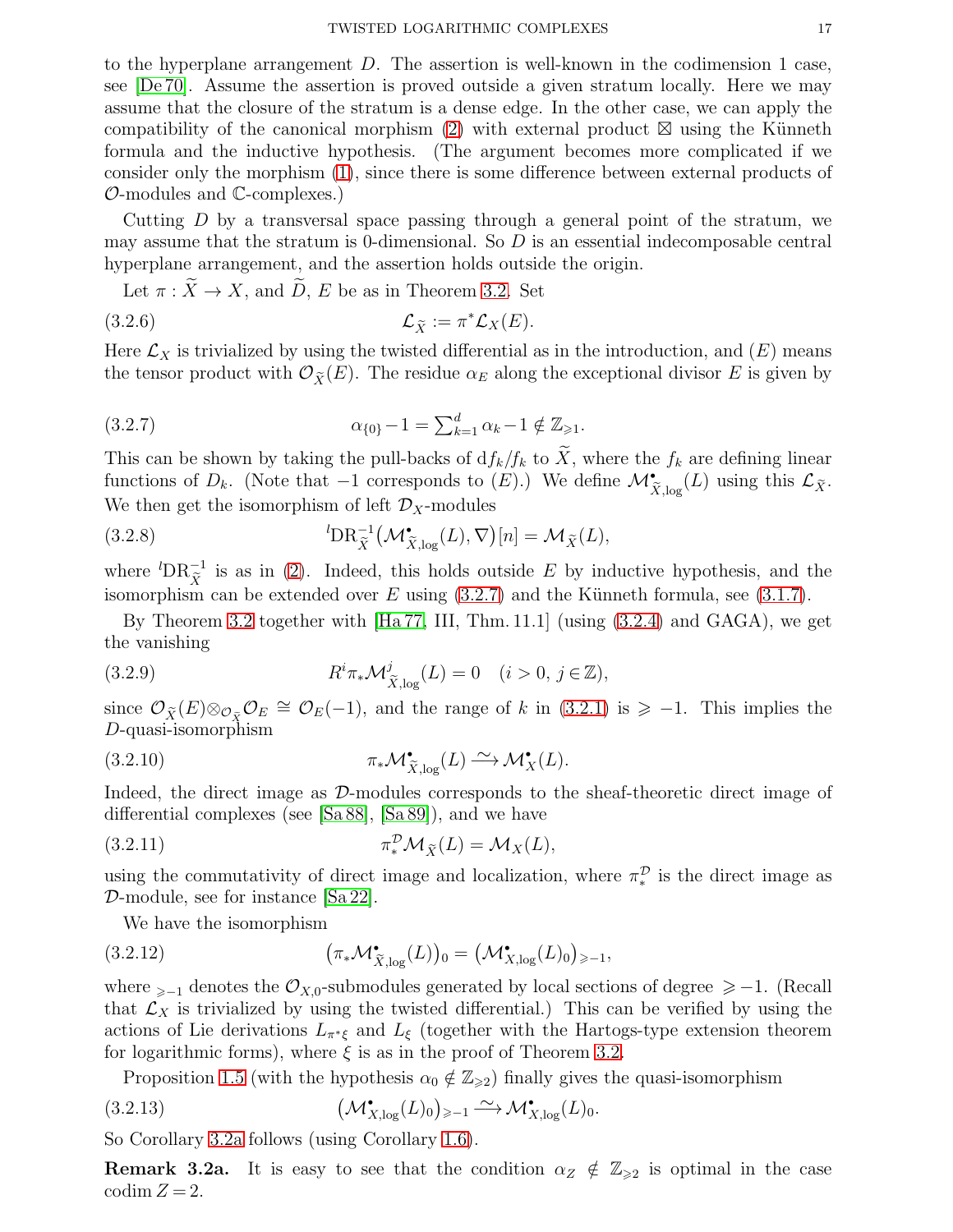<span id="page-17-1"></span>We can prove also the following (see [\[CaNa 09\]](#page-20-4) for the free divisor case).

<span id="page-17-0"></span>**Corollary 3.2b.** Let  $D \subset X$  be a reduced affine or projective hyperplane arrangement. For a dense edge  $Z \subset D$ , let  $Z^o \subset Z$  be the complement of the union of hyperplanes of D not containing Z. Set  $\delta_Z := \max_{j \in \mathbb{Z}} \delta_Z^{(j)}$  with

$$
(3.2.14) \t\t \delta_Z^{(j)} := \mathrm{mult}_Z D - \mathrm{min}\big\{k \in \mathbb{Z} \mid (\mathcal{A}_{f,p}^j)_k \neq 0, \ p \in Z^o\big\} \quad (j \in \mathbb{Z}).
$$

In the notation of Corollary [3.2a,](#page-15-0) assume  $\alpha_k \notin \mathbb{Z}_{\leqslant 0}$  for any k, and  $\alpha_Z \notin \mathbb{Z}_{\leqslant \delta_Z}$  for any dense edge  $Z \subset D$ . Then we have the canonical isomorphism in  $D_{hol}^b(\mathcal{D}_X)$ :

(3.2.15) 
$$
{}^{l}\mathbf{DR}_{X}^{-1}(\mathcal{M}_{X,\log}^{\bullet}(L),\nabla)[n] \xrightarrow{\sim} \mathbf{D}(\mathcal{M}_{X}(L^{\vee})).
$$

Here  $L^{\vee}$  is the dual local system of L and **D** is the dual functor. In particular, there is a natural quasi-isomorphism

(3.2.16) 
$$
(j_U)_! L \xrightarrow{\sim} (\mathcal{M}^{\bullet}_{X,\log}(L), \nabla) \quad in \ D_c^b(X, \mathbb{C}),
$$

or equivalently,  $\mathcal{H}^j(\mathcal{M}_{X,\log}^{\bullet}(L), \nabla)_p = 0$  for any  $p \in D$ ,  $j \in \mathbb{Z}$ .

*Proof.* Note first that, in [\(3.2.14\)](#page-17-1), the multiplicity mult<sub>Z</sub>D of D along Z coincides with the number of hyperplanes in D containing Z, and the grading of  $\mathcal{A}_{f,p}^j$  is indexed by Z (counted by using the vector field  $\xi$  as in the proof of Theorem [3.2\)](#page-15-3). We have  $\delta_Z \in \mathbb{Z}_{\geq 0}$  reducing to the essential central arrangement case, and looking at the highest forms.

The proof of Corollary [3.2b](#page-17-0) is quite similar to that of Corollary [3.2a.](#page-15-0) We argue by induction on the codimension of strata. In the 1-codimensional case, there is a well-known isomorphism

<span id="page-17-2"></span>(3.2.17) 
$$
{}^{l}\mathbf{DR}_{\Delta}^{-1}\big(C(t\partial_{t}+\alpha:\mathcal{O}_{\Delta}\to\mathcal{O}_{\Delta})\big)\cong\mathbf{D}\big(\mathcal{O}_{\Delta}(*0)\big),
$$

for  $\alpha \in \mathbb{Z}_{>0}$ , where  $\Delta$  is an open disk with coordinate t. Note that  $(t\partial_t)^* = -\partial_t t = -t\partial_t - 1$ , where  $*$  is the involution of  $\mathcal{D}_{\Delta}$  which is used for the transformation between left and right D-modules, and is defined by  $t^* = t$ ,  $\partial_t^* = -\partial_t$ ,  $(PQ)^* = Q^*P^*$   $(P, Q \in \mathcal{D}_\Delta)$ .

For the inductive argument, we may assume that  $D$  is an essential central arrangement with  $Z = \{0\}$ , and we set in the notation of the proof of Corollary [3.2a](#page-15-0)

$$
(3.2.18) \t\t\t \mathcal{L}_{\tilde{X}} := \pi^* \mathcal{L}_X,
$$

where  $\mathcal{O}_{\tilde{X}}(E)$  is not tensored as in [\(3.2.6\)](#page-16-1). Since  $\alpha_{\{0\}} \notin \mathbb{Z}_{\leq \delta_{\{0\}}}$  with  $\delta_{\{0\}} \geq 0$ , we get the isomorphism

(3.2.19) 
$$
{}^{l}\mathbf{DR}_{\widetilde{X}}^{-1}(\mathcal{M}_{\widetilde{X},\log}^{\bullet}(L),\nabla)[n] = \mathbf{D}(\mathcal{M}_{\widetilde{X}}(L^{\vee})),
$$

using the inductive hypothesis together with the Künneth type formula and  $(3.2.17)$ .

By  $(3.2.11)$  for  $L^{\vee}$  together with duality for direct images by projective morphisms (that is, the commutativity of **D** and  $\pi_*^{\mathcal{D}}$ , we get that

(3.2.20) 
$$
\pi_*^{\mathcal{D}} \mathbf{D}(\mathcal{M}_{\widetilde{X}}(L^{\vee})) = \mathbf{D}(\mathcal{M}_X(L^{\vee})).
$$

As in the proof of [\(3.2.9\)](#page-16-3), we can show that

(3.2.21) 
$$
R^{i} \pi_{*} \mathcal{M}^{j}_{\widetilde{X}, \log}(L) = 0 \quad (i > 0, j \in \mathbb{Z}).
$$

We can also verify the isomorphism

$$
(3.2.22) \qquad (\pi_* \mathcal{M}^{\bullet}_{\widetilde{X}, \log}(L))_0 = \left(\mathcal{M}^{\bullet}_{X, \log}(L)_0\right)_{\geq 0},
$$

using the action of  $\xi$  as in the proof of [\(3.2.12\)](#page-16-4).

Since  $\alpha_{\{0\}} \notin \mathbb{Z}_{\leq \delta_{\{0\}}}$ , we can furthermore show the quasi-isomorphism

$$
(\mathcal{M}_{X,\log}^{\bullet}(L)_0)_{\geqslant 0} \xrightarrow{\sim} \mathcal{M}_{X,\log}^{\bullet}(L)_0,
$$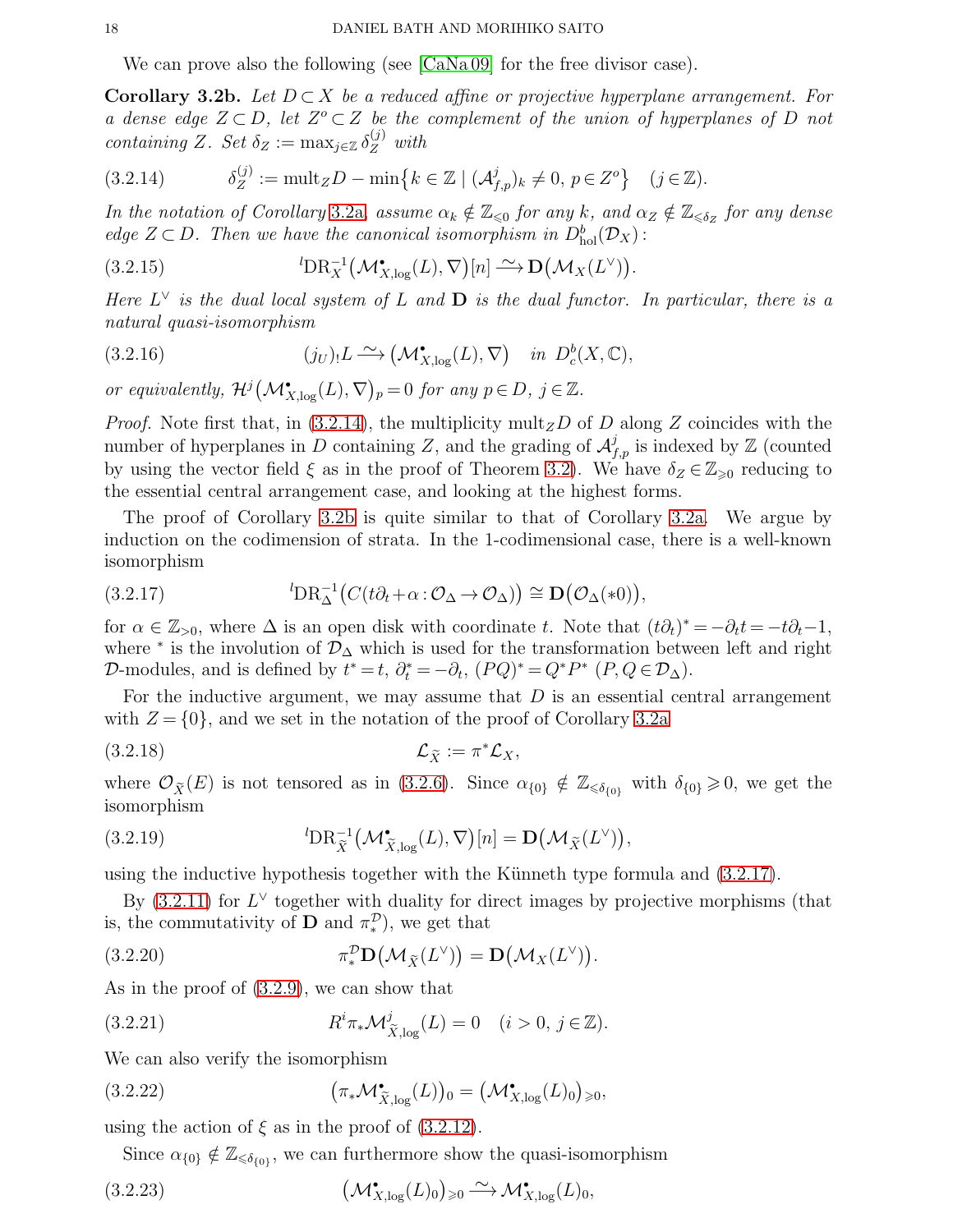using Proposition [1.5](#page-8-1) (where the grading of  $\mathcal{A}_{f,0}^{\bullet}$  is indexed by  $\frac{1}{d}\mathbb{Z}$  with  $d := \deg f$  instead of Z and  $\widetilde{\alpha}_0 = \frac{1}{d}$  $\frac{1}{d} \alpha_{\{0\}}$ ). So Corollary [3.2b](#page-17-0) follows.

Remark 3.2b. It is easy to see that  $\delta_Z \le \text{mult}_Z D - 3$  by reducing to the case of an essential central arrangement with  $Z = \{0\}$ . Here  $\delta_{\{0\}}^{(j)} \leq d-j$   $(j \in [2, \dim X])$  with  $d := \deg D = \deg f$ by definition [\(3.2.14\)](#page-17-1), and we have  $\delta_{\{0\}}^{(1)} = 0$  since D is reduced so that  $\mathcal{A}_f^1 = \mathcal{O}_X df$ , see for instance [\[JKSY 21,](#page-20-16) Prop. 2]. If  $\delta_{\{0\}} = \delta_{\{0\}}^{(2)} = d - 2$ , we look at  $(\mathcal{A}_{f,0}^2)_2$  after restricting D to a sufficiently general 3-dimensional affine subspace containing  $0$ . (Note that  $D$  is non-essential if there is a non-trivial linear relation with  $\mathbb{C}$ -coefficients among the  $\partial_{x_i} f$ .)

## Appendix: Annihilator generated by vector fields

In this Appendix we prove Theorem [A](#page-18-0) below. In the case where its assumptions are satisfied, Theorem [A](#page-18-0) (with  $\alpha = -1$ ) and Corollary [1](#page-2-0) imply a positive answer to a question in [\[To 07,](#page-21-1) 3.3].

<span id="page-18-0"></span>**Theorem A.** Let  $X = \mathbb{C}^n$   $(n \geq 3)$  with  $D \subset X$  a reduced divisor defined by a homogeneous polynomial f. Assume that its associated projective hypersurface  $Z \subset \mathbb{P}^{n-1}$  has only weighted homogeneous isolated singularities. Then for  $\alpha \in \mathbb{C}$ , the annihilator  $\text{Ann}_{\mathcal{D}_X}(f^{\alpha})$  of  $f^{\alpha}$  in  $\mathcal{D}_X$  is generated by logarithmic vector fields with O-linear terms if and only if  $b_f(\alpha-j) \neq 0$ for any  $j \in \mathbb{Z}_{>0}$ .

(Here we use analytic  $\mathcal{D}$ -modules. The corresponding assertion for algebraic  $\mathcal{D}$ -modules follows by using the full faithfulness of  $\mathcal{O}_{X,x}$  over  $\mathcal{O}_{X_{\text{alg},x}}$  for closed points  $x \in X_{\text{alg}}$ .) We say that the annihilator  $\text{Ann}_{\mathcal{D}_X}(f^\alpha)$  is generated by logarithmic vector fields with  $\mathcal{O}\text{-}linear$  terms if it is generated over  $\mathcal{D}_X$  by

$$
\widetilde{\Theta}_{f,\alpha} := \left\{ \xi - \alpha \xi(f)/f \mid \xi \in \Theta_X(-\log D) \right\} \quad (\alpha \in \mathbb{C}),
$$

where  $\Theta_X(-\log D)$  denotes the sheaf of logarithmic vector fields [\[SaK 80\]](#page-20-0), see also [1.6.](#page-8-0) Note that  $\Theta_{f,\alpha}$  is the specialization at  $s = \alpha$  of

$$
\widetilde{\Theta}_f := \left\{ \xi - s\xi(f)/f \mid \xi \in \Theta_X(-\log D) \right\} \subset \mathcal{D}_X[s],
$$

which is contained in  $\text{Ann}_{\mathcal{D}_X[s]}(f^s)$ . We have the isomorphisms as  $\mathcal{O}_X$ -modules

$$
\widetilde{\Theta}_f = \widetilde{\Theta}_{f,\alpha} = \Theta_X(-\log D).
$$

Theorem [A](#page-18-0) is essentially a corollary of [\[Wa 17,](#page-21-15) Thm. 3.26] where  $\tilde{\Theta}_f$  is used as is explained below.

For the proof of Theorem [A,](#page-18-0) we recall some basic of Bernstein-Sato polynomials, see [\[Ka 76\]](#page-20-14), [\[Bj 93\]](#page-20-31). For a holomorphic function f on a complex manifold X, set  $D := f^{-1}(0) \subset X$ , and

<span id="page-18-3"></span><span id="page-18-2"></span><span id="page-18-1"></span>
$$
\mathcal{N}_f := \mathcal{D}_X[s] f^s \ (\subset \mathcal{O}_X(*D)[s] f^s),
$$
  

$$
\mathcal{N}_\alpha := \mathcal{N}_f/(s-\alpha)\mathcal{N}_f \quad (\alpha \in \mathbb{C}).
$$

There are canonical  $\mathcal{D}_X$ -linear surjective morphisms

(A.2) 
$$
r_{\alpha}: \mathcal{N}_{\alpha} \to \mathcal{D}_X f^{\alpha} \ (\subset \mathcal{O}_X(*D) f^{\alpha}) \quad (\alpha \in \mathbb{C}).
$$

We have also a  $\mathcal{D}_X$ -linear injective endomorphism  $t : \mathcal{N}_f \hookrightarrow \mathcal{N}_f$  defined by

(A.3) 
$$
t(P(s)f^{s}) = P(s+1)f^{s+1} \quad (P(s) \in \mathcal{D}_X[s]),
$$

see [\[Ka 76\]](#page-20-14). By definition  $b_f(s)$  is the minimal polynomial of the action of s on the holonomic  $\mathcal{D}_X$ -module  $\mathcal{N}_f/t\mathcal{N}_f$  (which is induced by multiplication by s on  $\mathcal{D}_X[s]$ ). We assume  $b_f(s)$ exists shrinking  $X$  if necessary.

Since  $ts = (s+1)t$ , the morphism t induces the  $\mathcal{D}_X$ -linear morphisms

$$
(A.4) \t t_{\alpha} : \mathcal{N}_{\alpha} \to \mathcal{N}_{\alpha-1} \quad (\alpha \in \mathbb{C}),
$$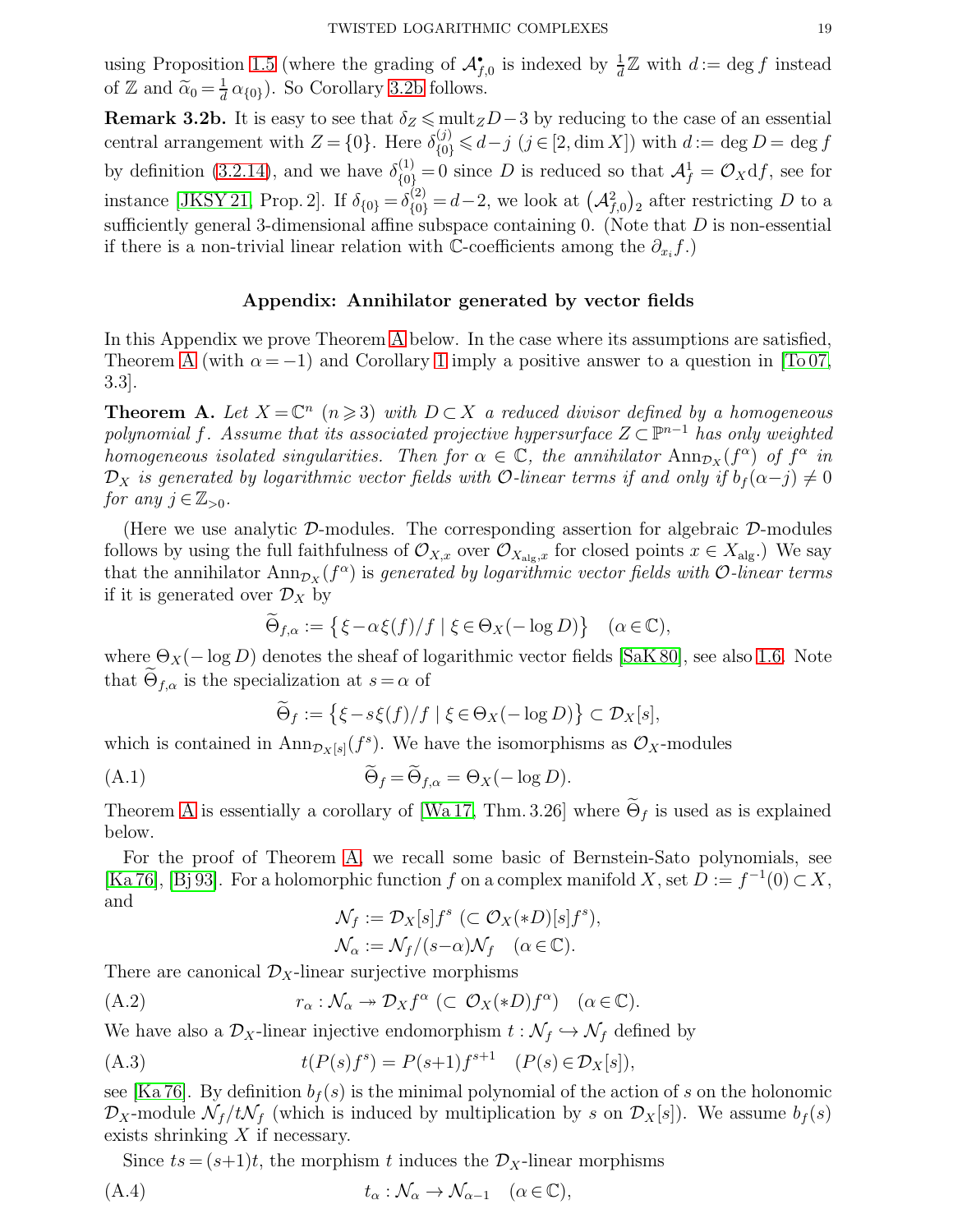(see also [\(A.6\)](#page-19-0) below) together with the commutative diagram

<span id="page-19-2"></span>
$$
(A.5) \quad\n\begin{array}{ccccccc}\n\mathcal{N}_{\alpha} & \xrightarrow{t_{\alpha}} & \mathcal{N}_{\alpha-1} & \xrightarrow{t_{\alpha-1}} & \mathcal{N}_{\alpha-2} & \rightarrow & \cdots \\
\downarrow^{r_{\alpha}} & & \downarrow^{r_{\alpha-1}} & & \downarrow^{r_{\alpha-2}} \\
\mathcal{D}_X f^{\alpha} & \xrightarrow{\iota_{\alpha}} & \mathcal{D}_X f^{\alpha-1} & \xrightarrow{\iota_{\alpha-1}} & \mathcal{D}_X f^{\alpha-2} & \rightarrow & \cdots\n\end{array}
$$

Here the  $\iota_{\alpha}$  are natural inclusions  $(\alpha \in \mathbb{C})$ . It is easy to see that  $\iota_{\alpha}$  is surjective if  $b_f(\alpha-1) \neq 0$ , although the converse does not necessarily hold, see [\[Sa 21,](#page-21-16) Ex. 4.2].

We have the following (which slightly improves [\[Bj 93,](#page-20-31) Prop. 6.3.15]).

<span id="page-19-1"></span>**Lemma A.** For  $\alpha \in \mathbb{C}$ , the following conditions are equivalent:

- (a)  $t_{\alpha}$  is injective,
- (b)  $t_{\alpha}$  is surjective,
- (c)  $b_f(\alpha-1) \neq 0$ .

Proof. This follows applying the snake lemma to the diagram below in view of the definition of  $b_f(s)$  noted after  $(A.3)$ .

<span id="page-19-0"></span>
$$
\begin{array}{ccccccc}\n & & & & & & 0 & \rightarrow & \text{Ker } t_{\alpha} \\
 & & & & & \downarrow & & \downarrow & & \\
0 & \rightarrow & \mathcal{N}_f & \xrightarrow{s-\alpha} & \mathcal{N}_f & \rightarrow & \mathcal{N}_{\alpha} & \rightarrow 0 \\
 & & & & \downarrow t & & \downarrow t_{\alpha} & \\
0 & \rightarrow & \mathcal{N}_f & \xrightarrow{s-\alpha+1} & \mathcal{N}_f & \rightarrow & \mathcal{N}_{\alpha-1} & \rightarrow 0 \\
 & & & & \downarrow & & \downarrow & & \downarrow \\
 & & & & \mathcal{N}_f/t\mathcal{N}_f & \xrightarrow{s-\alpha+1} & \mathcal{N}_f/t\mathcal{N}_f & \rightarrow & \text{Coker } t_{\alpha} & \rightarrow 0\n\end{array}
$$

Indeed,  $\mathcal{N}_f / t \mathcal{N}_f$  is a holonomic  $\mathcal{D}_X$ -module (having locally finite length) so that the action of  $s-\alpha+1$  is injective if and only if it is surjective. This finishes the proof of Lemma [A.](#page-19-1)

We have the following (which shows that the converse of  $[Ka 76, Prop. 6.2]$  holds).

<span id="page-19-3"></span>**Proposition A.** For  $\alpha \in \mathbb{C}$ , the surjective morphism  $r_{\alpha}: \mathcal{N}_{\alpha} \to \mathcal{D}_X f^{\alpha}$  in [\(A.2\)](#page-18-2) is bijective if and only if  $b_f(\alpha-j) \neq 0$  for any  $j \in \mathbb{Z}_{> 0}$ .

*Proof.* It is enough to show that  $b_f(\alpha-j) \neq 0$   $(j \in \mathbb{Z}_{>0})$  assuming the bijectivity of  $r_\alpha$ , since the converse is proved in [\[Ka 76,](#page-20-14) Prop. 6.2]. The desired assertion, however, follows easily from Lemma [A](#page-19-1) using the diagram [\(A.5\)](#page-19-2) inductively. This finishes the proof of Proposition [A.](#page-19-3)

*Proof of Theorem* [A.](#page-18-0) The annihilator  $\text{Ann}_{\mathcal{D}_X[s]}f^s$  is generated by  $\Theta_f$  over  $\mathcal{D}_X[s]$ , see [\[Wa 17,](#page-21-15) Thm. 3.26] where the assumption on tameness is satisfied by using Corollary [1.4.](#page-7-3) This implies that the annihilator of the image of  $f^s$  in  $\mathcal{N}_{\alpha}$  is generated by  $\Theta_{f,\alpha}$  over  $\mathcal{D}_X$ . Indeed, we have the commutative diagram

$$
\begin{array}{ccccccc}\n & 0 & \rightarrow & \mathcal{D}_X[s] \otimes \widetilde{\Theta}_f & \xrightarrow{\phi'} & \mathcal{D}_X[s] \otimes \widetilde{\Theta}_f & \rightarrow & \mathcal{D}_X \otimes \widetilde{\Theta}_{f,\alpha} & \rightarrow 0 \\
 & & & & \downarrow & & \downarrow \rho \\
 & 0 & \rightarrow & \mathcal{D}_X[s] & \xrightarrow{\phi} & \mathcal{D}_X[s] & \rightarrow & \mathcal{D}_X & \rightarrow 0 \\
 & & & & \downarrow & & \downarrow & & \downarrow \\
 & 0 & \rightarrow & \mathcal{N}_f & \xrightarrow{\phi''} & \mathcal{N}_f & \rightarrow & \text{Coker}\,\rho & \rightarrow 0\n\end{array}
$$

where  $\phi', \phi, \phi''$  are induced by multiplication by  $s-\alpha$  on  $\mathcal{D}_X[s]$ . We see that its rows and columns are exact using the snake lemma together with the isomorphisms in [\(A.1\)](#page-18-3), where  $\phi''$  is injective using the inclusion  $\mathcal{N}_f \subset \mathcal{O}_X(*D)[s]f^s$ . From the diagram we thus get that

(A.8) Nf,α = Coker ρ.

So the assertion follows from Proposition [A.](#page-19-3) This completes the proof of Theorem [A.](#page-18-0)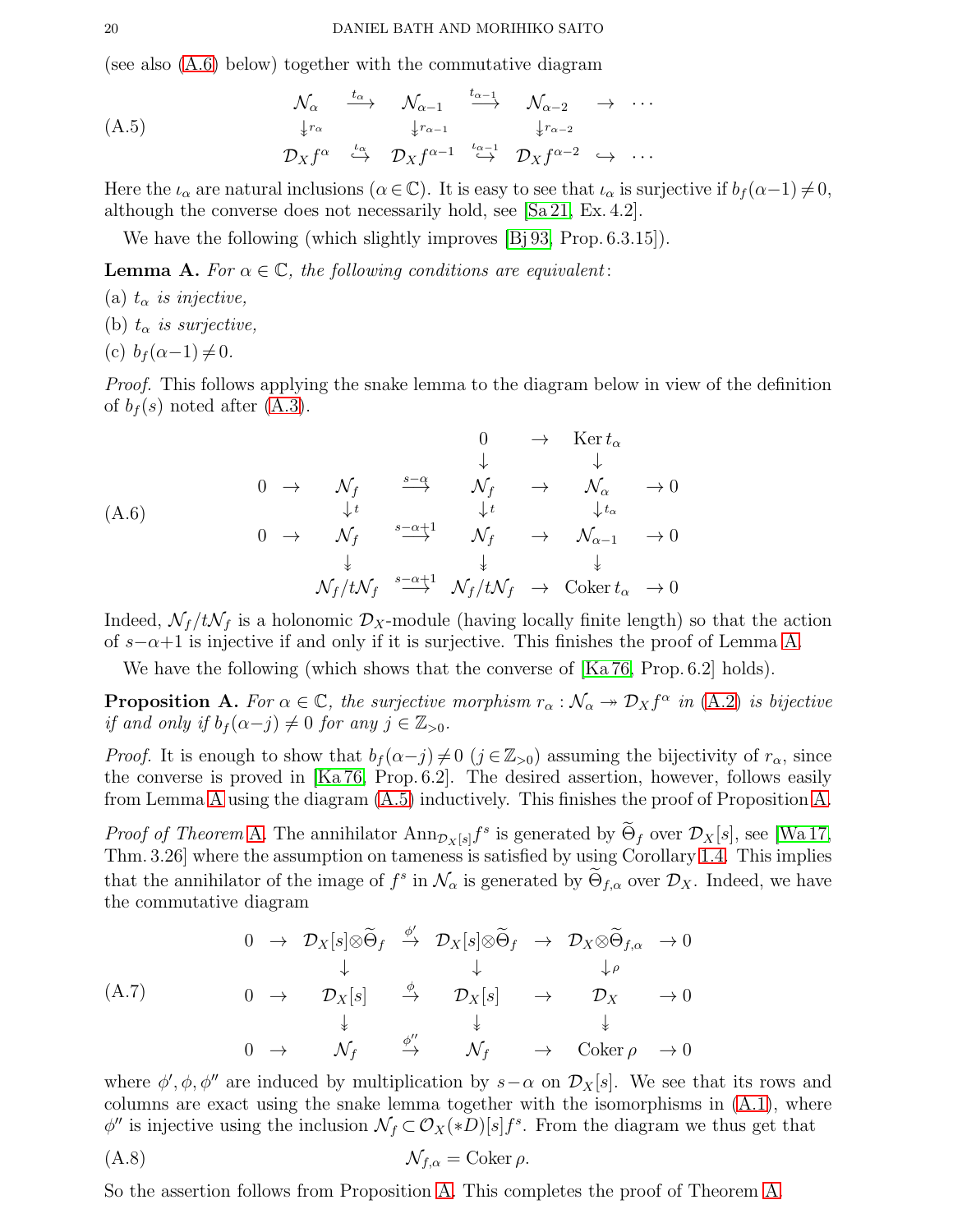#### **REFERENCES**

- <span id="page-20-11"></span>[BaSa 07] Barlet, D., Saito, M., Brieskorn modules and Gauss-Manin systems for non-isolated hypersurface singularities, J. London Math. Soc. (2) 76 (2007), 211–224.
- <span id="page-20-5"></span>[Ba 22] Bath, D., Hyperplane arrangements satisfy (un)twisted logarithmic comparison theorems, applications to  $D_X$ -modules [\(arXiv:2202.01462\)](http://arxiv.org/abs/2202.01462).
- <span id="page-20-25"></span>[BBD 82] Beilinson, A., Bernstein, J., Deligne, P., Faisceaux pervers, Astérisque 100, Soc. Math. France, Paris, 1982.
- <span id="page-20-31"></span>[Bj 93] Björk, J.-E., Analytic D-modules and applications, Springer, Dordrecht, 1993.
- <span id="page-20-12"></span>[Br 70] Brieskorn, E., Die Monodromie der isolierten Singularit¨aten von Hyperfl¨achen, Manuscripta Math. 2 (1970), 103–161.
- <span id="page-20-10"></span>[Br 73] Brieskorn, E., Sur les groupes de tresses, S´eminaire Bourbaki, 24`eme ann´ee (1971/1972), Exp. No. 401, Lect. Notes in Math. 317, Springer, Berlin, 1973, pp. 21–44.
- <span id="page-20-24"></span>[BuSa 10] Budur, N., Saito, M., Jumping coefficients and spectrum of a hyperplane arrangement, Math. Ann. 347 (2010), 545–579.
- <span id="page-20-4"></span>[CaNa 09] Calderón Moreno, F. J., Narváez Macarro, L., On the logarithmic comparison theorem for integrable logarithmic connections, Proc. London Math. Soc. 98 (2009), 585–606.
- <span id="page-20-2"></span>[CNM 96] Castro Jiménez, F. J., Narvaéz Macarro, L., Mond, D., Cohomology of the complement of a free divisor, Trans. Amer. Math. Soc. 348 (1996), 3037–3049.
- <span id="page-20-29"></span>[CDFV 11] Cohen, D., Denham, G., Falk, M., Varchenko, A., Critical points and resonance of hyperplane arrangements, Canad. J. Math. 63 (2011), 1038–1057.
- <span id="page-20-27"></span>[DGPS 20] Decker, W., Greuel, G.-M., Pfister, G., Schönemann, H., SINGULAR 4.2.0 — A computer algebra system for polynomial computations, available at<http://www.singular.uni-kl.de> (2020).
- <span id="page-20-1"></span>[De 70] Deligne, P., Equations differentielles à points singuliers réguliers, Lect. Notes in Math. 163, Springer, Berlin, 1970.
- <span id="page-20-8"></span>[DeSi 04] Derksen, H. and Sidman, J., Castelnuovo-Mumford regularity by approximation, Adv. Math. 188 (2004), 104–123.
- <span id="page-20-20"></span>[DiPo 16] Dimca, A. and Popescu, D., Hilbert series and Lefschetz properties of dimension one almost complete intersections, Comm. Alg. 44 (2016), 4467–4482.
- <span id="page-20-15"></span>[DiSa 04] Dimca, A., Saito, M., Some consequences of perversity of vanishing cycles, Ann. Inst. Fourier 54 (2004), 1769–1792.
- <span id="page-20-13"></span>[DiSa 12] Dimca, A., Saito, M., Koszul complexes and spectra of projective hypersurfaces with isolated singularities [\(arXiv:1212.1081\)](http://arxiv.org/abs/1212.1081).
- <span id="page-20-19"></span>[DiSt 17] Dimca A., Sticlaru, G., Free divisors and rational cuspidal plane curves, Math. Res. Lett. 24 (2017), 1023–1042.
- <span id="page-20-17"></span>[DiSt 20] Dimca A., Sticlaru, G., Computing Milnor fiber monodromy for some projective hypersurfaces, Contemp. Math. 742 (2020), 31–52.
- <span id="page-20-28"></span>[Ei 05] Eisenbud, D., The geometry of syzygies, A second course in commutative algebra and algebraic geometry, Springer, New York, 2005.
- <span id="page-20-30"></span>[Ha 77] Hartshorne, R., Algebraic Geometry, Springer, New York, 1977.
- <span id="page-20-3"></span>[HoMo 98] Holland, M. P., Mond, D., Logarithmic differential forms and the cohomology of the complement of a divisor, Math. Scand. 83 (1998), 235–254.
- <span id="page-20-21"></span>[JKSY 19] Jung, S.-J., Kim, I.-K., Saito, M., Yoon, Y., Hodge ideals and spectrum of isolated hypersurface singularities [\(arXiv:1904.02453\)](http://arxiv.org/abs/1904.02453), to appear in Ann. Inst. Fourier.
- <span id="page-20-16"></span>[JKSY 21] Jung, S.-J., Kim, I.-K., Saito, M., Yoon, Y., Higher Du Bois singularities of hypersurfaces [\(arXiv:2107.06619\)](http://arxiv.org/abs/2107.06619), to appear in Proc. London Math. Soc.
- <span id="page-20-14"></span>[Ka 76] Kashiwara, M., B-functions and holonomic systems, Inv. Math. 38 (1976/77), 33–53.
- <span id="page-20-22"></span>[Ma 75] Malgrange, B., Le polynˆome de Bernstein d'une singularit´e isol´ee, Lect. Notes in Math. 459, Springer, Berlin, 1975, pp. 98–119.
- <span id="page-20-23"></span>[Mi 68] Milnor, J., Singular points of complex hypersurfaces, Ann. Math. Studies 61, Princeton Univ. Press 1968.
- <span id="page-20-9"></span>[Na 15] Narváez Macarro, L., A duality approach to the symmetry of Bernstein-Sato polynomials of free divisors, Adv. Math. 281 (2015), 1242–1273.
- <span id="page-20-0"></span>[SaK 80] Saito, K., Theory of logarithmic differential forms and logarithmic vector fields, J. Fac. Sci. Univ. Tokyo Sect. IA Math., 27(2) (1980), 265–291.
- <span id="page-20-6"></span>[Sa 88] Saito, M., Modules de Hodge polarisables, Publ. RIMS, Kyoto Univ. 24 (1988), 849–995.
- <span id="page-20-7"></span>[Sa 89] Saito, M., Induced D-modules and differential complexes, Bull. Soc. Math. France 117 (1989), 361–387.
- <span id="page-20-26"></span>[Sa 90] Saito, M., Mixed Hodge modules, Publ. RIMS, Kyoto Univ. 26 (1990), 221–333.
- <span id="page-20-18"></span>[Sa 94] Saito, M., On microlocal b-function, Bull. Soc. Math. France 122 (1994), 163–184.